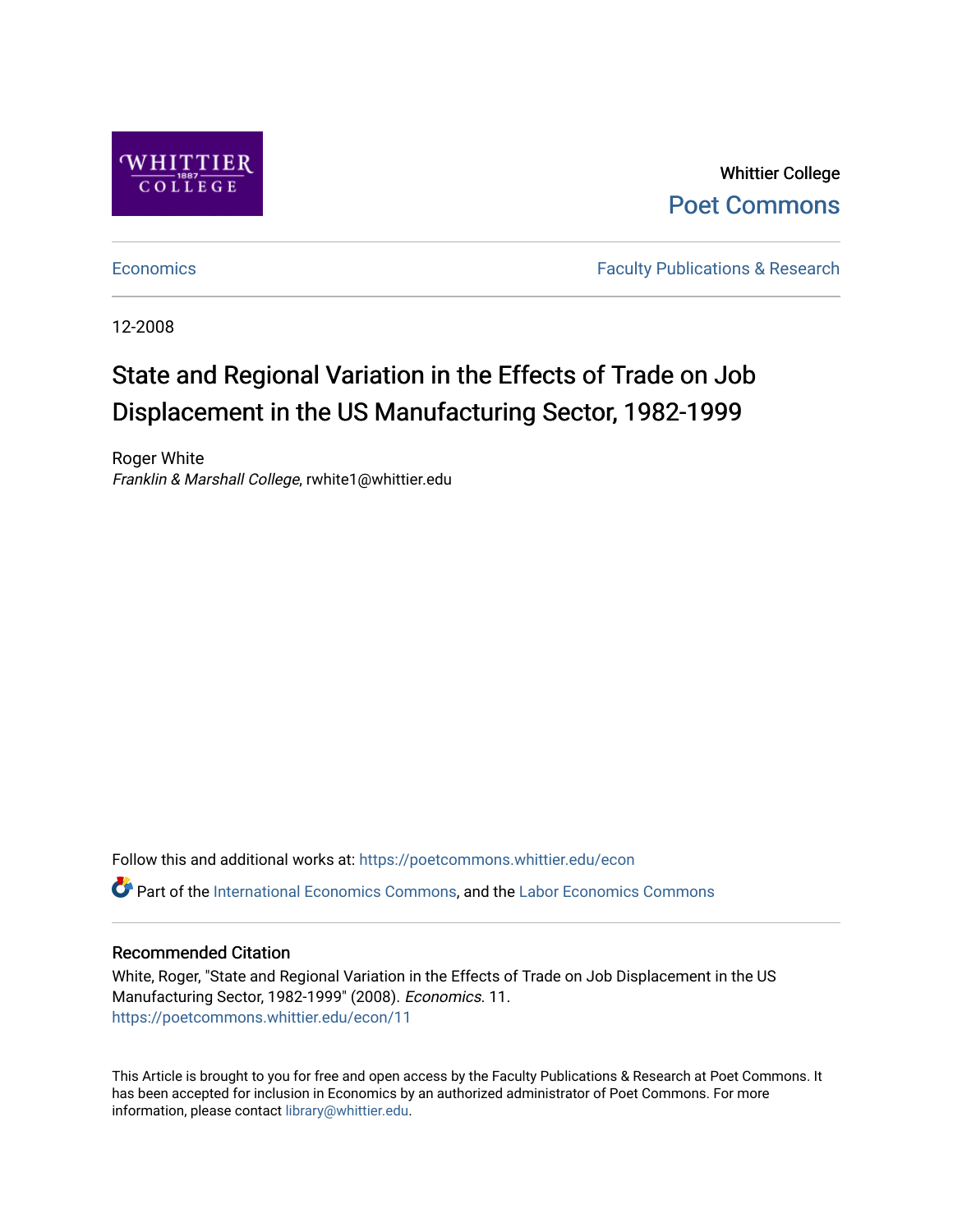# State and Regional Variation in the Effects of Trade on Job Displacement in the US Manufacturing Sector, 1982*–*1999

Roger White

Published online: 17 August 2007  $\oslash$  Springer Science + Business Media, LLC 2007

Abstract Worker-level data from the 1984–2000 Displaced Worker Surveys are employed to examine the effects of trade on manufacturing workers' probabilities of job displacement. Observed changes in import and export penetration rates yield increases in displacement probabilities for the North Central, Middle Atlantic and South Central regions yet lower displacement probabilities for the Plains/West and Pacific regions. Changes in import and export price indexes lead to increases in displacement probabilities for the Pacific, Southeast and Northeast regions and decreases for the South Central and Middle Atlantic regions. However, while the influences of imports and exports on job displacement vary considerably across states and regions, the estimated net effect of trade on displacement probabilities is minor, generally speaking, when compared to the combined influence of other factors.

Keywords Trade .Job displacement . State and regional variation

### Introduction

US manufacturing employment declined from 26.4% of total employment in 1970 to 11.8% in 2004. More striking, the sector employs fewer workers at the beginning of the 21st century than in the early 1970s. Coinciding with the proportional and absolute employment declines, the sum of imports and exports relative to Gross Domestic Product increased from 8.1 to 24.8% (US Department of Commerce, Bureau of the Census [2006](#page-18-0); [1985\)](#page-18-0). In recent years, acceleration of manufacturing sector job loss, record trade deficits and media focus on offshoring have reinforced the perception of trade causing the demise of US manufacturing. For example, a

R. White  $(\boxtimes)$ 

Franklin & Marshall College, Lancaster, PA, USA e-mail: roger.white@fandm.edu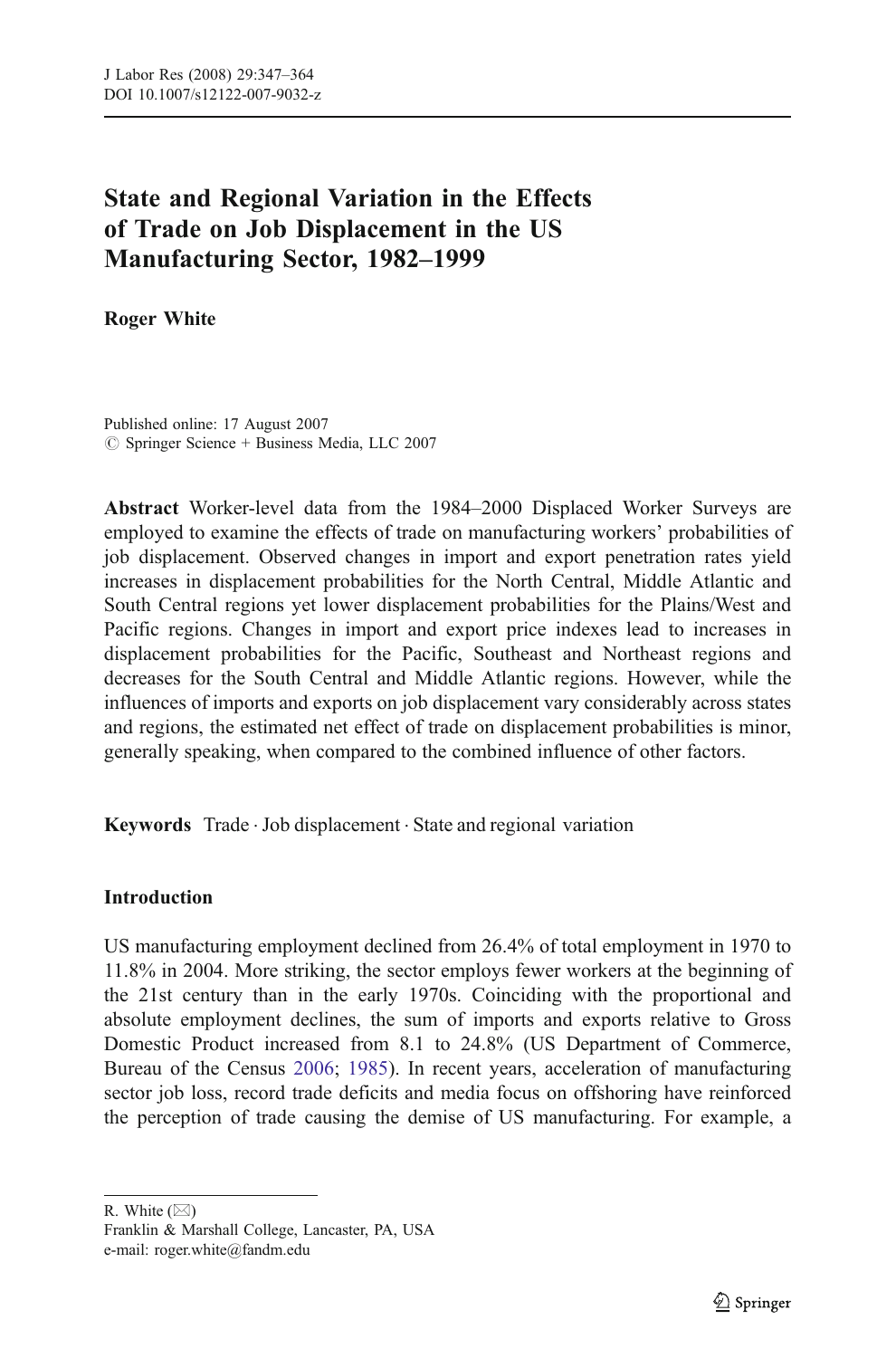2006 USA Today/Gallup Poll reports 65% of respondents "believe increased trade between the US and other countries" mostly hurts US workers and 50% of respondents believe increased trade mostly hurts US companies. Responses to both questions were more negative than they had been in 1999 (59% and 39, respectively) when identical questions were posed (USA Today/Gallup [2006;](#page-18-0) [1999\)](#page-18-0).

Prior research finds positive relationships between imports and job loss and between exports and job creation. However, many factors (business cycle fluctuations, waning domestic demand, capital deepening, technological advances and declining unionization) have coincided with observed labor market outcomes. The link between trade and job displacement varies based on industry- and workerspecific factors. Workers in industries that are labor-intensive, employ belowaverage levels of technology, and are disproportionately exposed to import competition are more likely to be displaced.<sup>1</sup> Being a minority, female, lessereducated or not a union member increase the probability of displacement (White [2006\)](#page-18-0). As labor force demographics and industrial composition vary across locales, geographic variation in the effects of trade on displacement is expected.

Utilizing worker-level data from the 1984–2000 Displaced Worker Surveys (DWS) with industry-level data from a number of sources, we estimate the influence of trade on the individual's probability of job displacement. Value and price-based measures of imports and exports are used in turn. Binomial Logit specifications are estimated to produce log-odds coefficients which, when applied to individual worker observations, permit estimation of displacement probabilities. Cleaving our data by region and by state, we examine variation in average displacement probabilities across locales and conduct counterfactual exercises to consider the corresponding influences of imports and exports. The results provide a more complete understanding of variation in the labor market effects of trade and may contribute to a more enlightened debate regarding trade and job displacement.

Confirming prior research, a positive relationship is revealed between increasing import penetration rates and job displacement. Similarly, we find reductions in import price indexes are correlated with higher displacement probabilities. We also report that displacement probabilities decrease as export penetration rates increase and as export price indexes decrease. Examining the influences of changes in penetration rates and price indexes across states and regions reveals considerable variation; however, the net effect of trade on displacement probabilities is minor compared to the combined influence of other factors. For example, growing domestic demand and business cycle upturns lower displacement probabilities, countering the influences of technological advances and capital-deepening. Education, work experience and union affiliation act to lower displacement probabilities, while female workers and minority workers are significantly more likely to experience displacement. The following section introduces the theoretical intuition and estimation equations. We then present the data and provide a discussion of the econometric results and counterfactual exercises.

<sup>1</sup> Kletzer [\(2002](#page-18-0)); Blanchflower [\(2000](#page-18-0)); Belman and Lee ([1996\)](#page-17-0) and Dickens [\(1988](#page-18-0)) review the literature.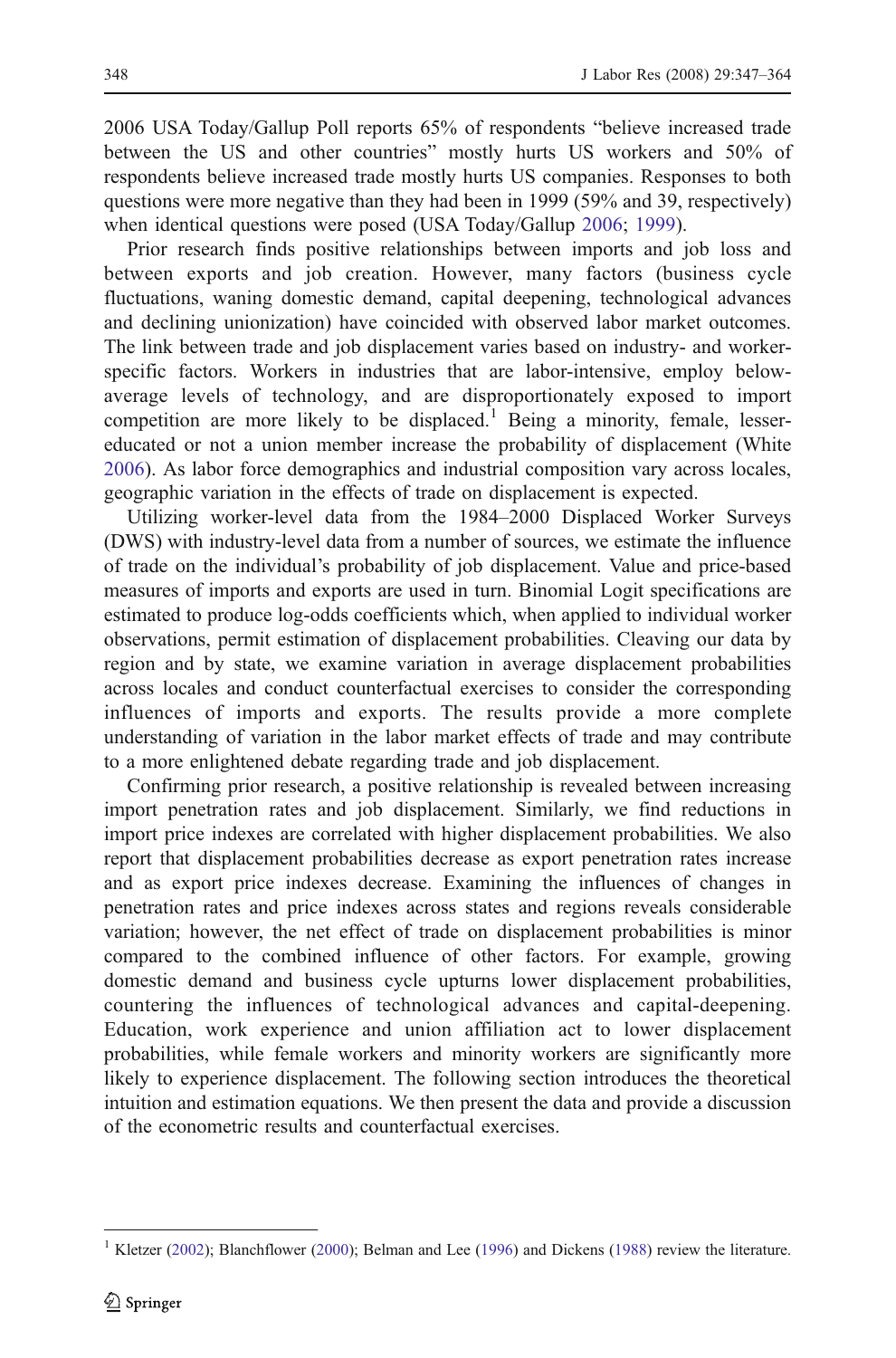#### <span id="page-3-0"></span>Econometric Specification

Following Mann ([1988\)](#page-18-0); Freeman and Katz [\(1991](#page-18-0)), and Kletzer [\(2002](#page-18-0)), a dynamic partial equilibrium framework is used to examine the relationship between trade and job displacement. Eqs. 1 and 2 present employment change, at the industry level, as functions of industry characteristics and changes in the level and composition of industry sales or prices. L represents employment, D is the domestic market,  $\frac{M}{D}$  is the import penetration rate,  $\frac{X}{D}$  is the export penetration rate,  $P^D$  is the domestic price level,  $P^{M}$  and  $P^{X}$  are the import and export price levels, respectively, V is a vector of industry-specific variables,  $\Delta$ , is the difference operator, and *i* and *t* are industry and time subscripts, respectively.

$$
\Delta \ln L_{jt} = f\left(\Delta \ln D_{jt}, \Delta \ln \left[\frac{M}{D}\right]_{jt}, \Delta \ln \left[\frac{X}{D}\right]_{jt}, \Delta \ln V_{jt}\right) \tag{1}
$$

$$
\Delta \ln L_{jt} = f\left(\Delta \ln P_{jt}^D, \Delta \ln P_{jt}^M, \Delta \ln P_{jt}^X, \Delta \ln V_{jt}\right) \tag{2}
$$

Equations 1 and 2 posit that the influences of trade and other factors on employment vary across industries. Just as industries vary across sectors of an economy, workers vary both within and across industries. Since, for individual workers, the occurrence of job displacement is a binary outcome, we employ a dependent variable,  $DISP_{ijt}$ , which is equal to one if the worker reports being displaced and zero otherwise. We assume the probability that a worker suffers a displacement is a function of the individual's demographic characteristics and attributes and the characteristics of the worker's industry of employment. To test this proposition, we modify Eqs. 1 and 2 to include a vector of worker-specific characteristics,  $H_{it}$ . Addition of  $\epsilon^1$  and  $\epsilon^2$ , assumed independently and identically distributed error terms, results in our estimation equations.

$$
\text{DISP}_{ijt} = \gamma_0 - \gamma_1 \Delta \ln D_{jt} + \gamma_2 \Delta \ln \left[ \frac{M}{D} \right]_{jt} - \gamma_3 \Delta \ln \left[ \frac{X}{D} \right]_{jt} + \gamma_V \Delta \ln V_{jt} + \gamma_H H_{it}
$$
  
+  $\varepsilon_{ijt}^1$  (3)

$$
\text{DISP}_{ijt} = \delta_0 + \delta_1 \Delta \ln P_t^D - \delta_2 \Delta \ln P_{jt}^M + \delta_3 \Delta \ln P_{jt}^X + \delta_V \Delta \ln V_{jt} + \delta_H H_{it} + \varepsilon_{ijt}^2 \tag{4}
$$

As stated, we employ changes in import and export penetration rates and changes in import and export price indexes in this analysis.<sup>2</sup> This follows from the notion that a worker's probability of job displacement is related to changes in the levels of trade-related and other industry-level variables rather than to levels per se. Trade

<sup>&</sup>lt;sup>2</sup> Due to a lack of domestic price indexes, we assume domestic price effects pass through to export prices. Thus, coefficients on export price variables capture the effects of chages in export and domestic prices.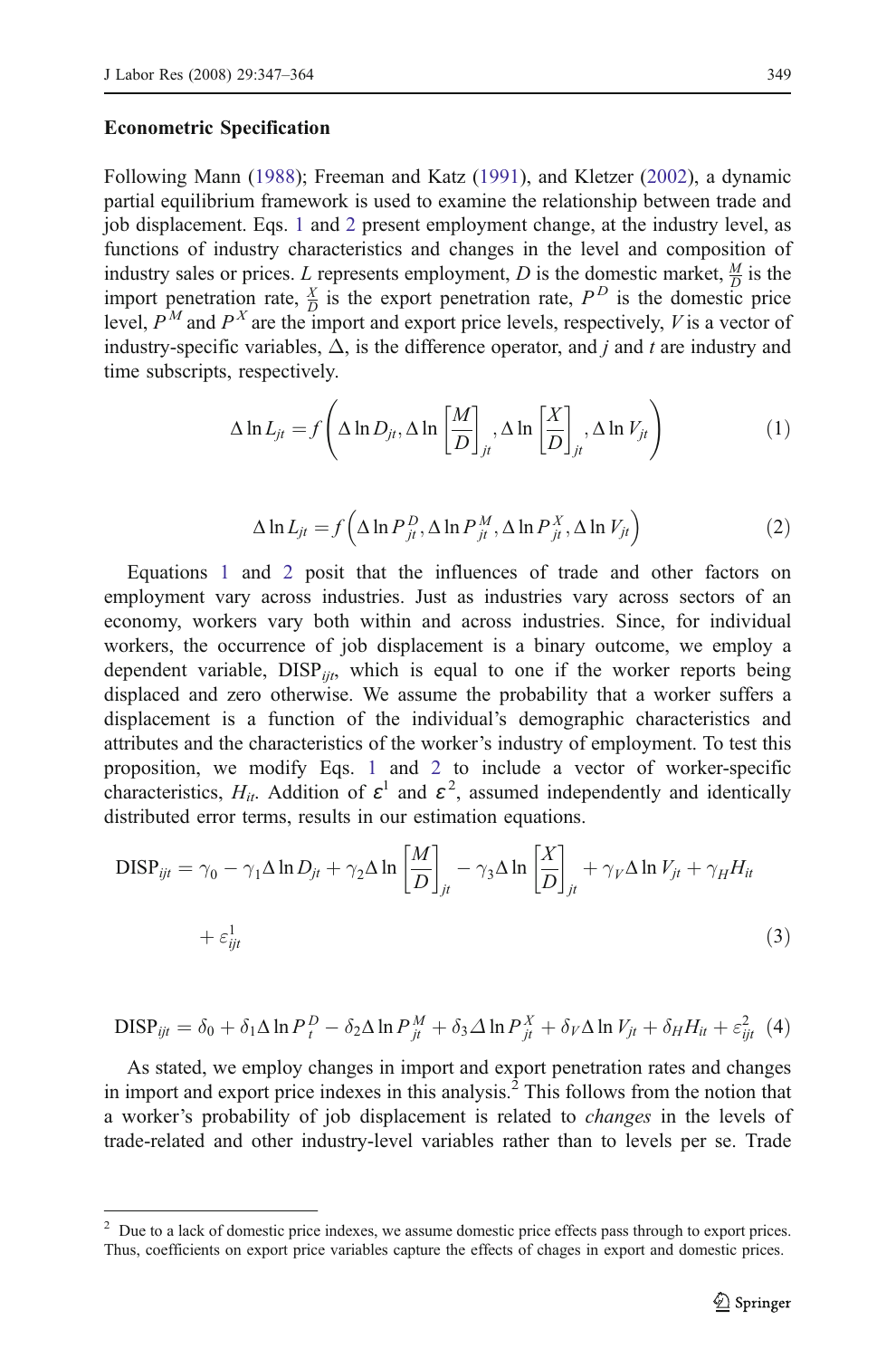theorists may prefer the use of price indexes since changes in product prices may affect intermediate goods prices and associated factor demands; thus, influencing wages and/or employment.<sup>3</sup> Unfortunately, price measures are often less than ideal as prices often change for reasons unrelated to trade. Additionally, if goods are sufficiently heterogeneous within broad industry classifications, aggregation may produce indexes which inaccurately represent prices for particular industries. In an attempt to ameliorate these limitations, we employ both value and price measures of trade-related variables.

To quantify the influences of imports on the probability of job displacement, we employ 2-year changes in industry-level import penetration rates and import price indexes.<sup>4</sup> Bernard and Jensen ([1995\)](#page-18-0) report higher employment growth at US exporting firms as compared to non-exporters. Accordingly, 2-year changes in industry-level export penetration rates and export price indexes are included to capture associated job-creating effects. Controlling for domestic demand shifts, a measure of domestic market size, again at the industry-level, is included. As prior studies have identified displacement as a counter-cyclical occurrence (Farber [2005;](#page-18-0) Schmitt [2004](#page-18-0); Kletzer [1998](#page-18-0); Fallick [1996](#page-18-0); Carrington [1993](#page-18-0)), we control for the influence of business cycle fluctuations by including the 1-year change and lagged 1-year change in the manufacturing sector capacity utilization rate. As technological advances may decrease the demand for unskilled labor (Lawrence and Slaughter [1993;](#page-18-0) Krugman and Lawrence [1994](#page-18-0); Berman et al. [1994](#page-17-0); Berman et al. [1998;](#page-17-0) Kletzer [1998\)](#page-18-0), we control for such advances by including industry-level Solow residuals constructed using constant returns to scale Cobb-Douglas production functions (Solow [1957\)](#page-18-0). To control for labor-intensity, industry capital-labor ratios are derived as the value of industry plants and equipment relative to production employment. Worker-specific dummy variables representing gender (female), race (minority), and union affiliation are included as is a measure of potential work experience that is constructed as age minus years of education minus six.

#### Data

The matching of individual observations to corresponding industry-level data produces a data set containing 85,194 worker observations which spans the years 1982–1999 (US Department of Commerce, Bureau of the Census  $2001a$ ).<sup>5</sup> Import and export data for 77 industries are from the National Bureau of Economic

<sup>3</sup> Jacobson et al. [\(1993\)](#page-18-0); Stevens [\(1997\)](#page-18-0) and Kletzer and Fairlie ([2003](#page-18-0)) examine displacement-related wage and earnings losses.

<sup>4</sup> Annual, 3- and 4-year changes in trade-related variables were also employed. The results indicate a stronger link exists between trade and displacement over 2- and 3-year horizons. Given the similarity in results across estimations employing 2- and 3-year changes, we report only the results obtained when 2-year changes in trade-related variables are utilized.

<sup>&</sup>lt;sup>5</sup> Industry affiliation was coded, for the 1984–2000 period, using the CIC system. Beginning in 2002, DWS observations are classified using the North American Industrial Classification System. The lack of a reliable CIC-to-NAICS concordance prohibits undertaking analysis for more recent surveys.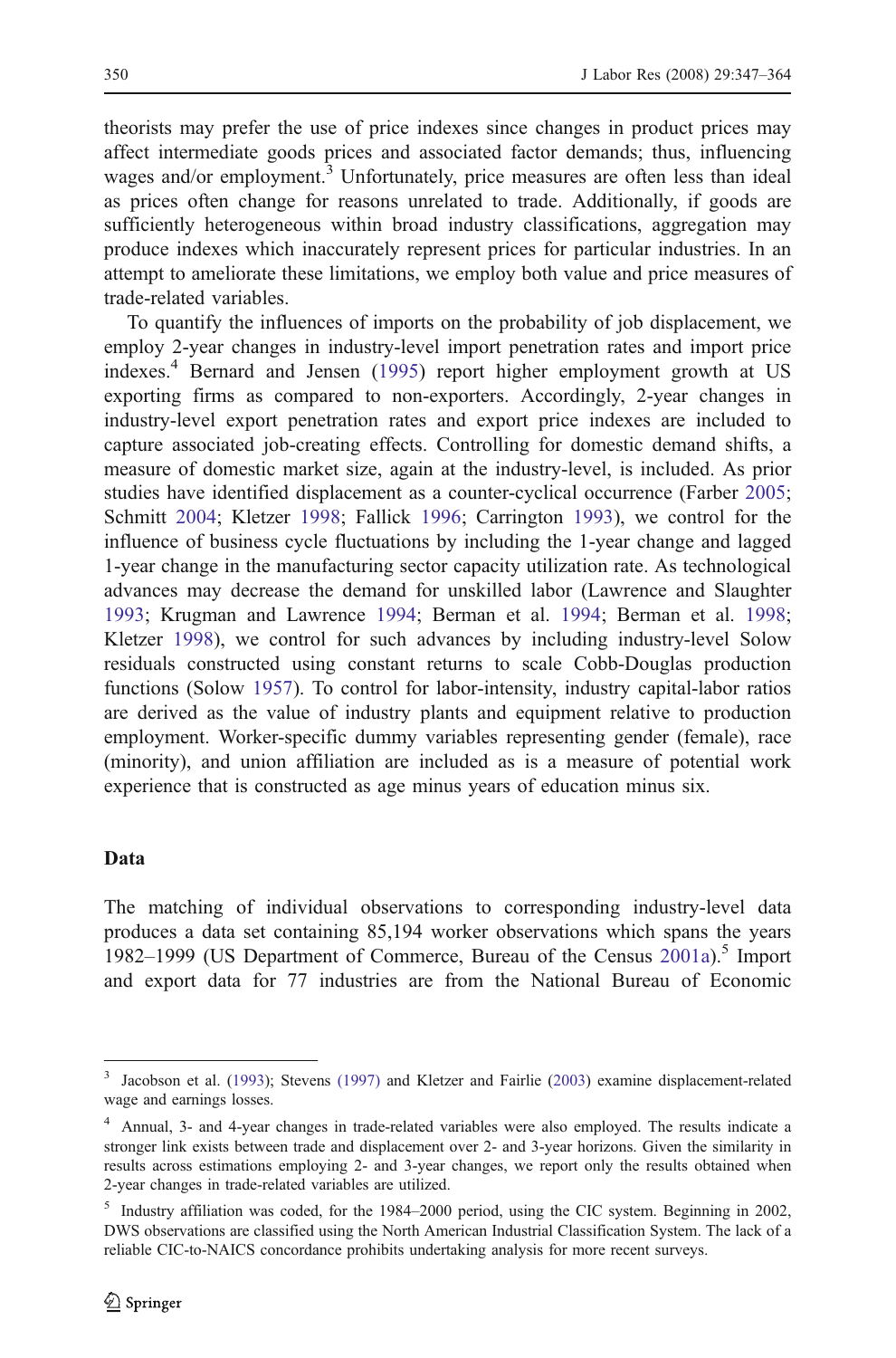Research (NBER) Trade Database (Feenstra [1997](#page-18-0); [1996\)](#page-18-0) and the US International Trade Commission.<sup>6</sup> Annual data on industry shipments, employment, payroll, capital stock and capital investment for the years 1982–1996 are from the NBER-Center for Economic Studies (NBER-CES) Manufacturing Industry Database (Bartelsman and Gray [1996](#page-17-0)). Data from the Annual Survey of Manufactures (ASM) extends the NBER-CES data through 1999. Price index data for 45 industries are from the International Price Program of the US BLS.

The DWS is a biennial supplement to the Current Population Survey (CPS). Workers are classified as having been displaced if they left a job due to a plant or company closing or moving, or, in the event the plant or company is still operating, the job was lost due to slack or insufficient demand or due to worker's position or shift being abolished. Workers who were self-employed or who, at the time of their survey, expected to be recalled to their former job are not considered by the DWS to have been displaced. The DWS indicates industry of employment as of the worker's survey date and, if applicable, the industry from which the worker was displaced. This permits examination of the effects of changes in industry-level variables on the individual's displacement probability.

The DWS industry affiliation variable is coded at the three-digit Census of Population Industrial Classification (CIC) level. Industry-level trade and productivity data for the years 1982–1996 are coded at the four-digit 1972 Standard Industrial Classification (SIC) code level and, for the years 1997–1999, are coded at the sixdigit North American Industry Classification System (NAICS) level. Price index data (1982–1999) are coded using the Standard International Trade Classification (SITC, rev. 3) system. To facilitate analysis, sources were merged to a common industry classification. The four-digit 1972 SIC data were converted to corresponding 1987 SIC codes and then aggregated to the three-digit level. An SIC-to-CIC industry concordance (Bartelsman and Gray [1996](#page-17-0)) was employed to map the SIC data to corresponding CIC industry codes. Similarly, an SITC-to-SIC concordance was developed to permit matching of import and export price index data to three-digit CIC industry codes.<sup>7</sup> A NAICS-to-SIC concordance (Bayard and Klimek [2003\)](#page-17-0) was employed to map data from the ASM to SIC industry codes and then to CIC-coded worker observations.

One limitation of the DWS data is recall bias. The further into the past displacement occurred, the less likely the separation will be reported as displacement (Evans and Leighton [1995\)](#page-18-0). This leads, potentially, to an understatement of job displacement. To counter recall bias, we limit recall periods to the two calendar years prior to the survey year. This limiting also improves the reliability of the "nondisplaced" control group. While the DWS does not provide information regarding occupational tenure, the Job Tenure and Occupational Mobility (JTOM) supplement to the CPS (US Department of Commerce, Bureau of the Census [2001b\)](#page-18-0) does provide such information. Since the JTOM and the DWS are subsets of the CPS, we assume that DWS and JTOM respondents have similar tenures. Since the JTOM survey indicates 87% of respondents have at least one year of tenure with their

<sup>6</sup> An industry listing is provided in the [Appendix.](#page-16-0)

 $7$  The concordance created for this study, which permits mapping of data from the four-digit SITC (rev. 3) industry level to the four-digit 1987 SIC industry level, is available upon request.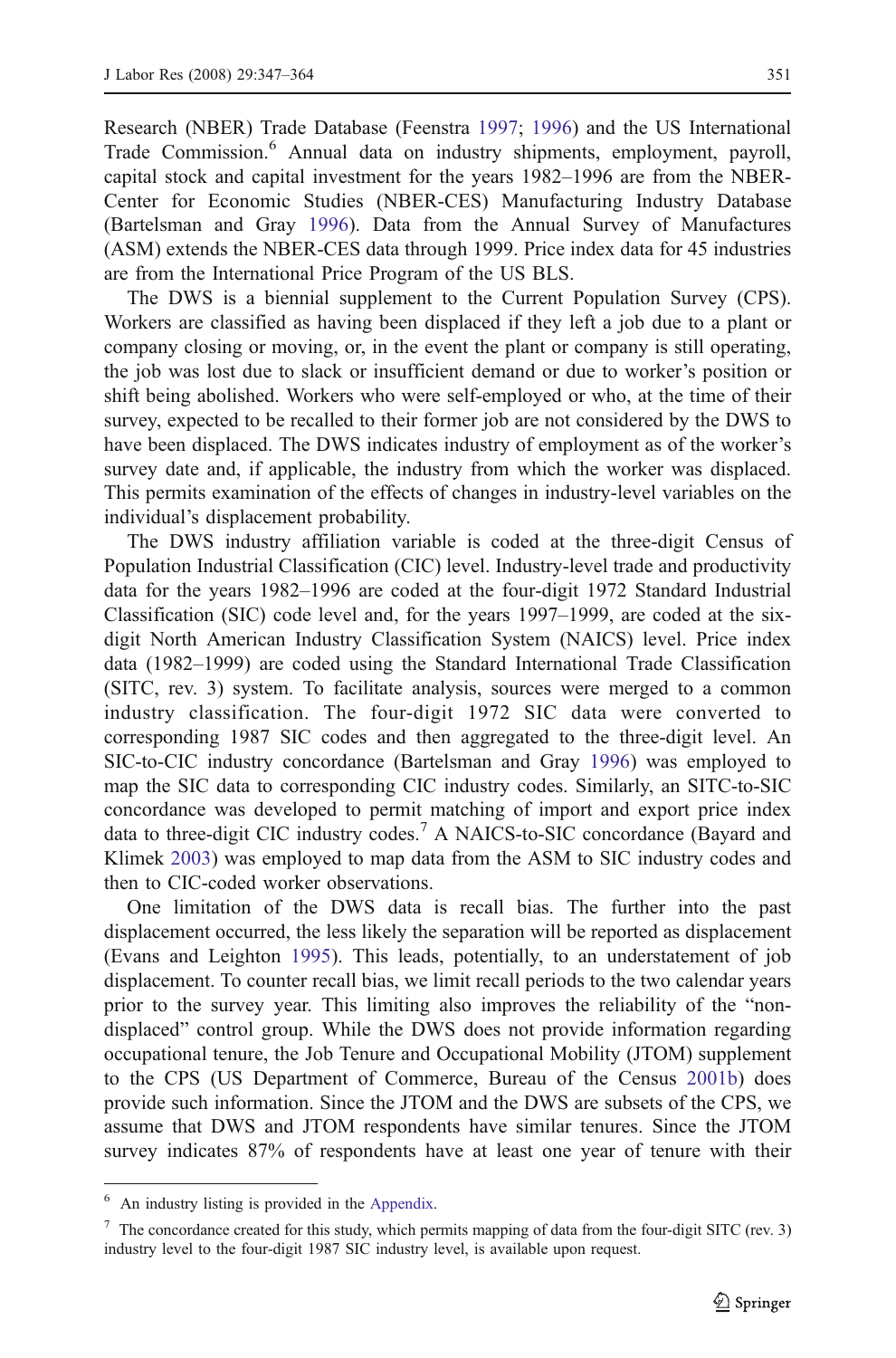survey-date employer, we follow Addison et al. [\(2000](#page-17-0), [1995\)](#page-17-0) and employ the 2-year recall window as a compromise due to the biennial nature of the DWS. An additional limitation of the DWS is that workers who voluntarily change jobs in response to anticipated displacements cannot be identified and, thus, are not classified as having been displaced. This also potentially understates the extent of job displacement.

Table 1 presents descriptive statistics for worker- and industry-level variables for the full sample and for both displaced and non-displaced cohorts. Relative to the full sample, displaced workers are, on average, younger but are otherwise not significantly different in terms of measured demographic characteristics. Displaced workers, however, tend to have worked in industries facing relatively higher increases in import penetration rates and slower growth in the size of the domestic

| Variable                                               | All workers | Displaced   | Non-displaced |
|--------------------------------------------------------|-------------|-------------|---------------|
| Displaced                                              | 0.0793      |             |               |
|                                                        | (0.366)     |             |               |
| Age (in years)                                         | 38.8726     | 36.8231***  | 38.9688*      |
|                                                        | (11.2987)   | (10.5698)   | (11.3227)     |
| Educational attainment (in years)                      | 12.7315     | 12.7536     | 12.7304       |
|                                                        | (2.5772)    | (2.4639)    | (2.5824)      |
| Experience (in years)                                  | 20.6782     | 20.0235     | 20.7089       |
|                                                        | (13.064)    | (12.937)    | (13.168)      |
| Female                                                 | 0.3191      | 0.3326      | 0.3184        |
|                                                        | (0.4661)    | (0.4712)    | (0.4659)      |
| Minority                                               | 0.2373      | 0.273       | 0.2356        |
|                                                        | (0.4254)    | (0.4455)    | (0.4244)      |
| Union                                                  | 0.053       | 0.0332      | 0.0539        |
|                                                        | (0.2441)    | (0.1793)    | (0.2259)      |
| $\Delta$ ln import penetration rate (2-year $\Delta$ ) | 0.0813      | $0.104**$   | 0.0803        |
|                                                        | (0.2035)    | (0.1845)    | (0.2043)      |
| $\Delta$ ln export penetration rate (2-year $\Delta$ ) | 0.116       | 0.094       | 0.1214        |
|                                                        | (0.2937)    | (0.301)     | (0.2933)      |
| $\Delta$ ln domestic Market (2-year $\Delta$ )         | 0.0986      | $0.0863*$   | 0.0992        |
|                                                        | (0.1137)    | (0.1226)    | (0.1132)      |
| $\Delta$ ln technology (2-year $\Delta$ )              | 0.0982      | 0.1048      | 0.098         |
|                                                        | (0.1474)    | (0.1372)    | (0.1479)      |
| Ln capital-labor ratio                                 | 75.9953     | 67.8676*    | 76.3769       |
|                                                        | (81.3267)   | (73.5951)   | (81.6523)     |
| $\Delta$ ln import price index (2-year $\Delta$ )      | 0.0285      | 0.0191      | 0.0289        |
|                                                        | (0.0901)    | (0.0903)    | (0.09)        |
| $\Delta$ ln export price index (2-year $\Delta$ )      | 0.0262      | $0.0118***$ | 0.0264        |
|                                                        | (0.0616)    | (0.0609)    | (0.0616)      |
| $\Delta$ ln capacity utilization rate                  | 0.0157      | 0.0291      | 0.0159        |
|                                                        | (0.0753)    | (0.0819)    | (0.075)       |

Table 1 Descriptive statistics

Non-weighted arithmetic means presented. SDs are in parentheses. T tests of differences in mean values between stratified samples and the full sample were employed. Sample sizes are as follows: 85,194 worker observations (6,756 displaced workers); 693 industries (all variables except the price indexes); 405 price indexes; 18 capacity utilization rates

\*Denote significance at the 10% level

\*\*Denote significance at the 5% level

\*\*\*Denote significance at the 1% level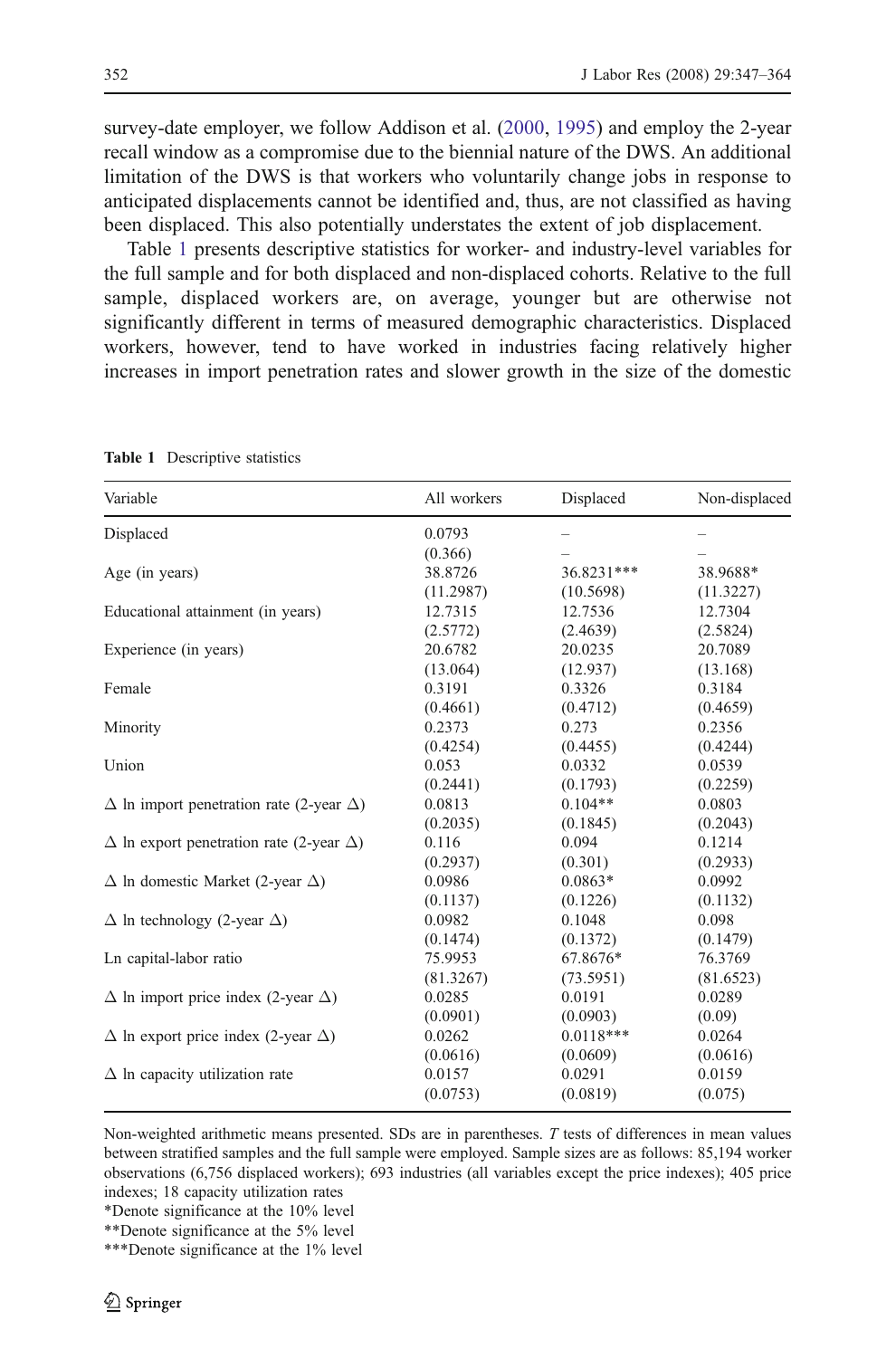<span id="page-7-0"></span>market. These industries also appear to be more labor-intensive and to have experienced slower growth in export prices.

Observed displacement rates vary considerably across states and regions. Table 2 presents average manufacturing sector displacement rates for each state and region, over consecutive 2-year windows, during the years 1982–1999. Average displacement rates in Michigan and Ohio were 9.59 and 9.35%, respectively. Workers in Washington DC (2.11%), Delaware (4.51%) and Hawaii (5.29%) faced much lower rates of job displacement. The North Central region has, at 8.84%, the highest regional displacement rate. This is noteworthy as this region has been, traditionally, the principle location for US manufacturing activity. In many cases, state and region

| State/region    | (a)  | (b)   | (c)    | State/region      | (a)  | (b)   | (c)   |
|-----------------|------|-------|--------|-------------------|------|-------|-------|
| Northeast       | 7.45 | 0.363 | 13,863 | S. Central (cont) | 7.83 | 0.371 | 9,858 |
| Connecticut     | 7.02 | 0.346 | 1,285  | Kentucky          | 6.17 | 0.356 | 1,060 |
| Maine           | 7.96 | 0.326 | 1,048  | Louisiana         | 8.80 | 0.385 | 543   |
| Massachusetts   | 7.89 | 0.365 | 3,342  | Mississippi       | 8.51 | 0.323 | 1,275 |
| New Hampshire   | 7.74 | 0.323 | 1,340  | Missouri          | 7.95 | 0.367 | 1,223 |
| New York        | 7.55 | 0.408 | 4,779  | Oklahoma          | 8.22 | 0.332 | 952   |
| Rhode Island    | 6.60 | 0.341 | 1,161  | Tennessee         | 8.83 | 0.385 | 1,463 |
| Vermont         | 6.01 | 0.296 | 908    | West Virginia     | 8.88 | 0.396 | 709   |
| Middle Atlantic | 7.45 | 0.339 | 10,223 | Plains/West       | 7.48 | 0.355 | 7,271 |
| Delaware        | 4.51 | 0.279 | 980    | Idaho             | 7.40 | 0.354 | 1,004 |
| Maryland        | 6.86 | 0.342 | 619    | Iowa              | 6.67 | 0.337 | 1,220 |
| New Jersey      | 6.76 | 0.339 | 3,193  | Kansas            | 7.84 | 0.364 | 1,105 |
| Pennsylvania    | 9.19 | 0.417 | 4,082  | Montana           | 8.15 | 0.300 | 524   |
| Virginia        | 6.83 | 0.341 | 1,191  | Nebraska          | 7.75 | 0.362 | 936   |
| Washington, DC  | 2.11 | 0.192 | 168    | North Dakota      | 7.96 | 0.291 | 443   |
| Southeast       | 7.74 | 0.367 | 9,977  | South Dakota      | 8.05 | 0.350 | 835   |
| Florida         | 8.92 | 0.332 | 2,152  | Wyoming           | 8.33 | 0.292 | 239   |
| Georgia         | 7.51 | 0.357 | 1,390  | Southwest         | 8.45 | 0.360 | 5,622 |
| North Carolina  | 7.35 | 0.353 | 4,786  | Arizona           | 6.52 | 0.290 | 747   |
| South Carolina  | 7.51 | 0.357 | 1,649  | Colorado          | 8.07 | 0.318 | 825   |
| North Central   | 8.84 | 0.440 | 19,105 | New Mexico        | 8.29 | 0.374 | 384   |
| <b>Illinois</b> | 8.49 | 0.405 | 4,056  | Nevada            | 7.41 | 0.252 | 326   |
| Indiana         | 8.21 | 0.402 | 1,947  | Texas             | 9.10 | 0.374 | 3,340 |
| Michigan        | 9.59 | 0.534 | 4,894  | Utah              | 6.62 | 0.293 | 965   |
| Minnesota       | 8.56 | 0.380 | 1,260  | Pacific           | 7.67 | 0.381 | 9,265 |
| Ohio            | 9.35 | 0.459 | 5,042  | Alaska            | 8.03 | 0.298 | 250   |
| Wisconsin       | 7.18 | 0.362 | 1,906  | California        | 7.45 | 0.314 | 6,775 |
| South Central   | 7.83 | 0.371 | 9,858  | Hawaii            | 5.29 | 0.302 | 301   |
| Alabama         | 7.20 | 0.350 | 1,352  | Oregon            | 8.87 | 0.347 | 993   |
| Arkansas        | 6.63 | 0.336 | 1,281  | Washington        | 8.66 | 0.342 | 946   |

Table 2 Observed state displacement rates (2-year periods), 1982–1999

Columns marked "(a)" contain average observed displacement rates, columns marked "(b)" contain standard deviations, and columns marked "(c)" contain sample sizes. Values presented are geometric averages of displacement incidence, calculated over state and regional areas, using 2-year DWS recall periods. For example, the average rate of displacement in Connecticut over the nine DWS recall periods (that span the years 1982–1983, 1984–1985, 1986–1987, 1988–1989, 1990–1991, 1992–1993, 1994–1995, 1996–1997, and 1998–1999) is 7.02%. T tests of differences in state and region mean values from the overall mean indicates that all mean displacement rates, with the exception of that corresponding to the State of Missouri, are statistically significant from the overall mean displacement rate at the 1% level of significance.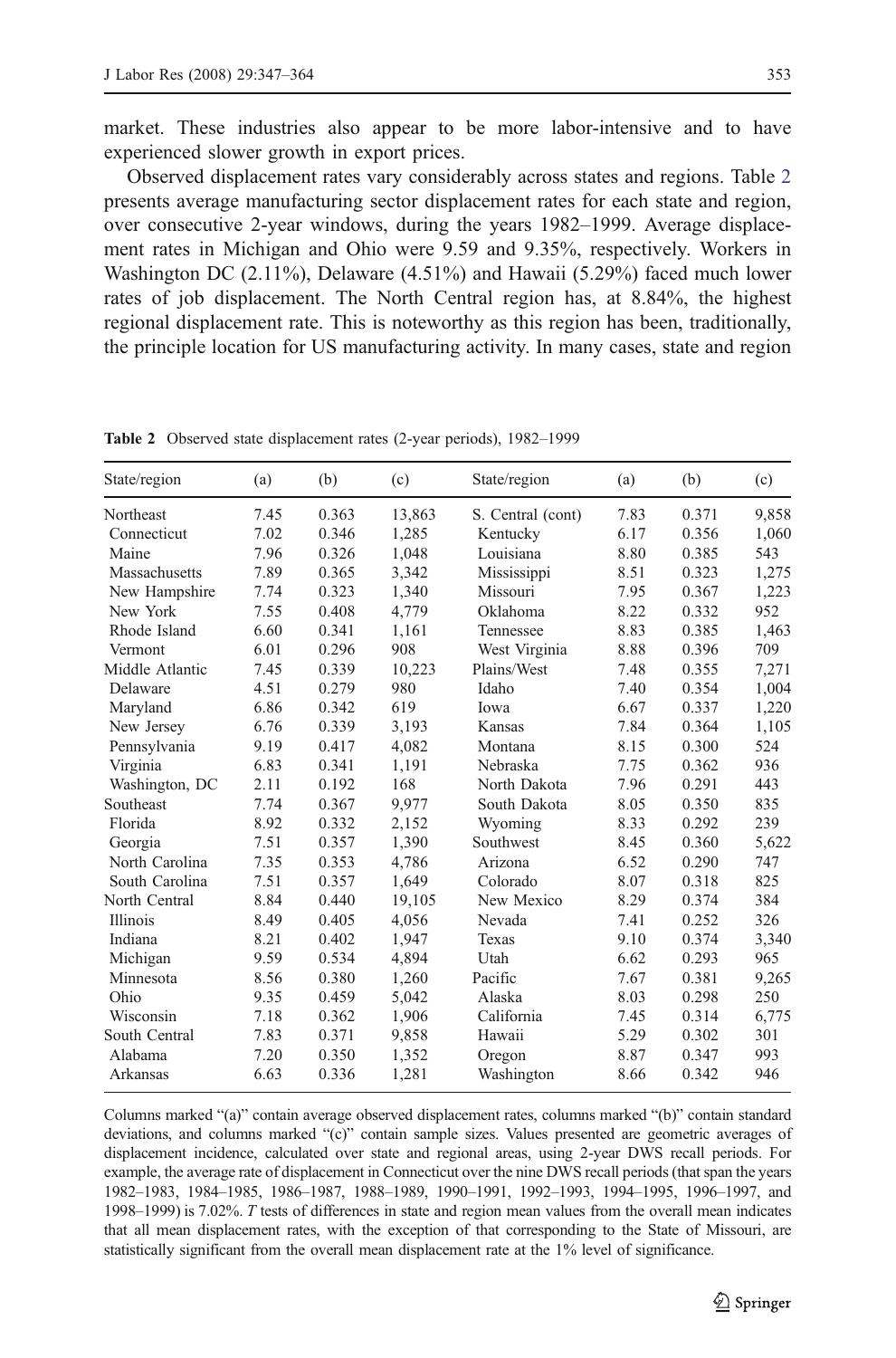displacement rates appear similar to the national displacement rate of 7.93%; however, for all locales (except Missouri) displacement rates differ significantly from the national rate at the 1% level.

#### Effects of Trade on Estimated Displacement Probabilities

Examination of possible variation in the influences of imports and exports on displacement probabilities across states and regions is carried out by first estimating the relationships between trade-related variables and job displacement at the national level. $8$  Columns (a) and (b) of Table [3](#page-9-0) present results obtained when estimating Eqs. [\(3](#page-3-0)) and [\(4](#page-3-0)), respectively. We apply the resulting estimated log-odds coefficients to individual worker observations to generate average estimated displacement probabilities for each state and region. We then conduct counterfactual exercises to quantify the individual and combined effects of imports and exports on estimated displacement probabilities during the 1982–1999 period.

Beginning with results presented in column (a), we report a positive coefficient on the variable measuring the change in import penetration rates and a negative coefficient on the export penetration rate variable. Both coefficients are significant at the 1% level. This is taken to imply that, as expected, increases in industry-level import penetration rates increase displacement probabilities, and increases in export penetration rates lower the likelihood of displacement. Turning to the results presented in column (b), we find a negative coefficient on the variable representing changes in import price indexes and a positive, albeit weakly significant, coefficient on the export price index variable. This indicates that decreases in import prices, which may signal increased competitiveness of imports, correspond to higher probabilities of job displacement. Increases in export prices, perhaps due to decreased competitiveness of domestic producers, correlate with higher displacement probabilities. We take this as evidence of a statistical association between trade and job displacement and as confirmation of the results of prior research.

Increases in domestic demand reduce the probability of job displacement. This is intuitive as higher product demand may entail increased demand for factor inputs. Illustrating the counter-cyclical nature of displacement, increased capacity utilization is found to reduce displacement probabilities. Technological innovations increase employment if lower prices and increased output result; however, if technology substitutes for labor, innovations may displace labor. The positive coefficients, although insignificant, suggest this latter effect may dominate. Workers in more capital-intensive industries appear less likely to be displaced. Possibly, due to greater capital access, such workers are more productive; however, if the nature of import competition is such that foreign workers are engaged in labor-intensive production processes, domestic workers in more labor-intensive industries may face more intense import competition than do workers in capital-intensive industries. It also may be that production techniques in relatively capital-intensive industries require workers to have higher levels of education and training to effectively operate the

<sup>8</sup> Examination of the trade–displacement relationship using industry data for states and/or regions would be preferable; however, data limitations hinder analysis at such a level of detail.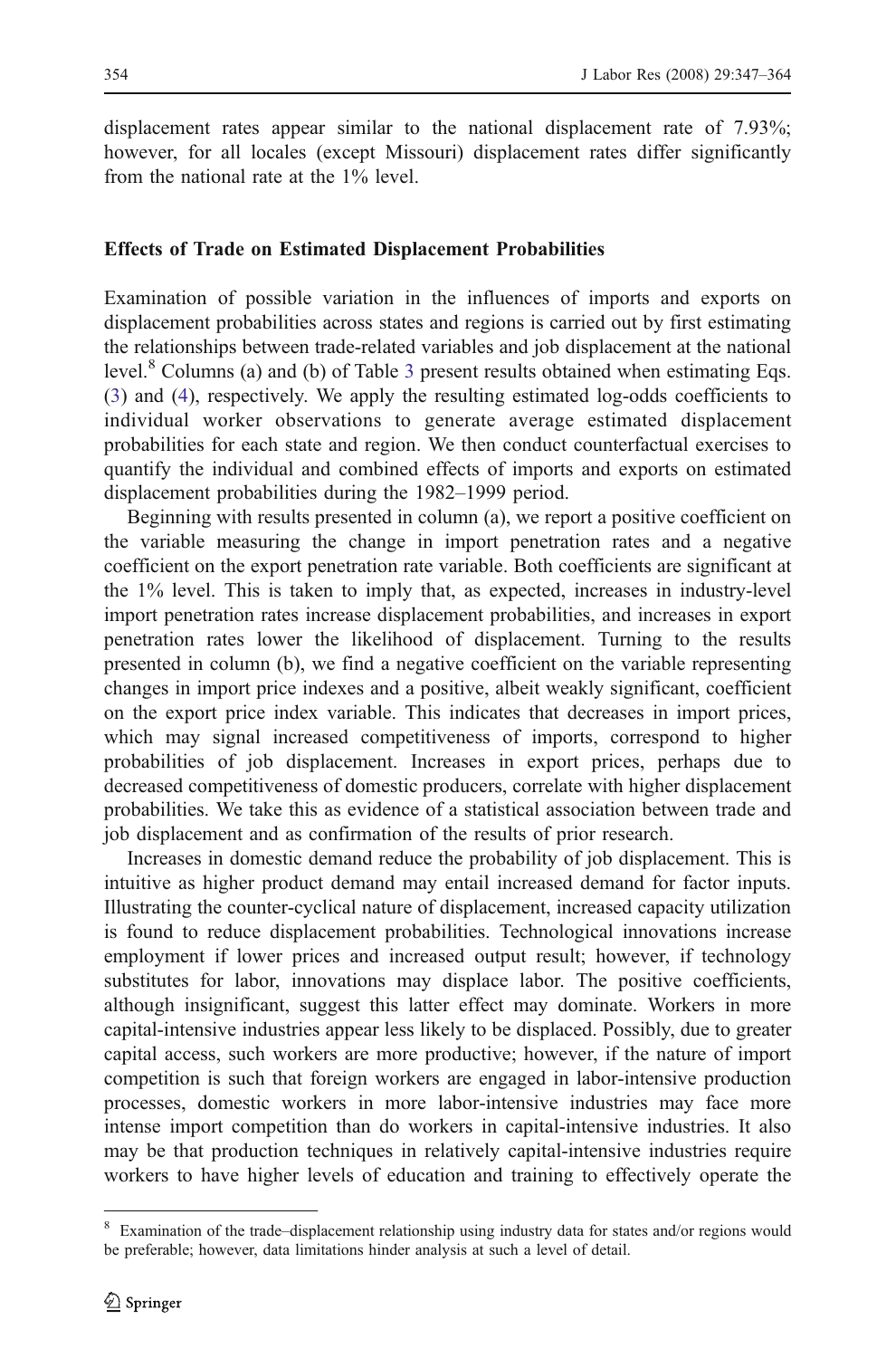#### <span id="page-9-0"></span>Table 3 Determinants of Job Displacement, 1982–1999

Dependent variable:  $Displaced_{it}$  (logit estimations)

| Variable                                                                          | Value Measures<br>(a)               | <b>Price Measures</b><br>(b)       |
|-----------------------------------------------------------------------------------|-------------------------------------|------------------------------------|
| $\Delta$ ln import penetration rate <sub>it</sub>                                 | $0.526***$                          |                                    |
| $\Delta$ ln export penetration rate <sub>it</sub>                                 | (0.1096)<br>$-0.224***$<br>(0.0813) |                                    |
| $\Delta$ ln import price index <sub>it</sub>                                      |                                     | $-0.653**$                         |
| $\Delta$ ln export price index <sub>it</sub>                                      |                                     | (0.2897)<br>0.5876*                |
| $\Delta$ ln domestic market <sub>it</sub>                                         | $-0.635***$<br>(0.1959)             | (0.34)                             |
| $\Delta$ ln technology <sub>it</sub>                                              | 0.076<br>(0.1405)                   | 0.102<br>(0.1466)                  |
| $\Delta$ ln capacity utilization rate <sub>t</sub> (1-year $\Delta$ )             | $-1.868***$<br>(0.461)              | $-3.027***$<br>(0.3552)            |
| $\Delta$ ln capacity utilization rate <sub>t-1</sub> (lagged 1-year $\Delta$ )    | $-3.536***$                         | $-2.311***$                        |
| Ln capital-labor ratio $_{it}$                                                    | (0.6848)<br>$-0.005**$              | (0.4912)<br>$0.003*$               |
| Female                                                                            | (0.002)<br>$0.159***$               | (0.0017)<br>$0.033*$               |
| Minority <sub>i</sub>                                                             | (0.0378)<br>$0.193***$<br>(0.0562)  | (0.0175)<br>$0.157**$<br>(0.0629)  |
| $Union_{it}$                                                                      | $-0.447***$<br>(0.0928)             | $-0.503***$<br>(0.1145)            |
| Experience <sub>it</sub>                                                          | $-0.021***$<br>(0.0065)             | $-0.015***$<br>(0.0048)            |
| Educational attainment.                                                           | $-0.013***$                         | $-0.008*$                          |
| Constant                                                                          | (0.0041)<br>$-2.167***$<br>(0.901)  | (0.0045)<br>$-2.37***$<br>(0.2286) |
| N                                                                                 | 85,194                              | 60,101                             |
| Log-likelihood function<br>$\chi^2$ (test for joint significance)<br>Pseudo $R^2$ | $-15,161.80$<br>868.37***<br>0.15   | $-10,787.88$<br>480.52***<br>0.13  |

Log-odds ratios reported. SEs are in parentheses.

\*denote statistical significance 10% levels

\*\*denote statistical significance at the 5% level

\*\*\*denote statistical significance at the 1%

capital. If so, replacing such workers may be sufficiently difficult as to lower the likelihood of job displacement.

Regarding worker characteristics, greater educational attainment and potential work experience both reduce displacement probabilities. As education represents ability while experience measures general training, higher ability workers may be more productive. If so, firms would be less likely to displace such workers. An alternative explanation regarding the experience variable is that the coefficient is capturing a "last in, first out" labor shedding process. Female and minority workers face higher displacement probabilities. This may be the result of labor market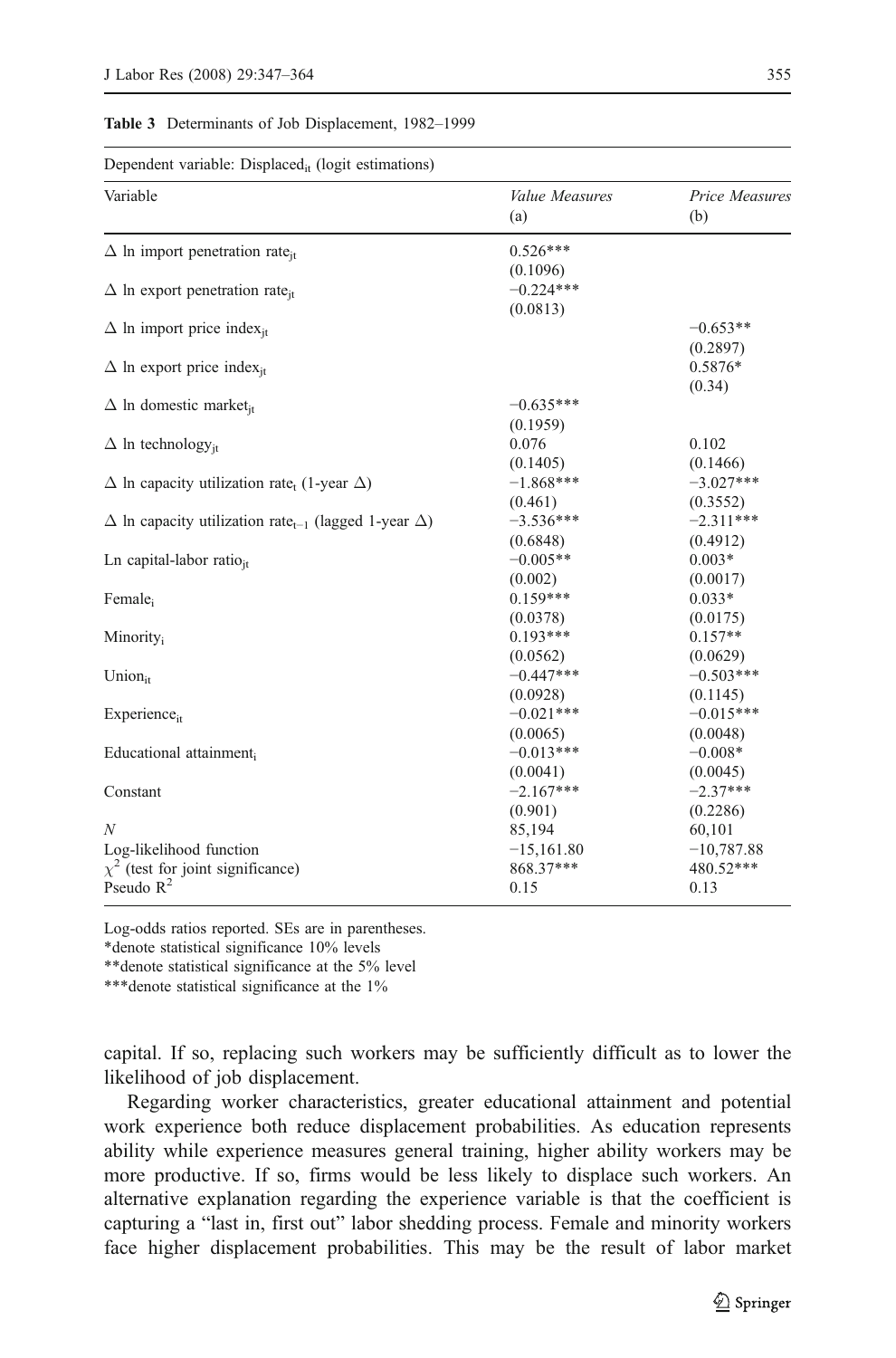discrimination or, possibly, industry demographics. For example, women and minorities comprise large shares of the apparel industry workforce, which in recent years has faced substantial import competition. We also see that union coverage corresponds with lower displacement probabilities.

We apply the coefficients reported in Table [3](#page-9-0) to individual worker observations to arrive at the estimated displacement probabilities presented in Table [4](#page-11-0). The probabilities are state and region averages that span consecutive 2-year recall windows.<sup>9</sup> Considerable variation is found across geographic locales. Average estimated displacement probabilities range from 3.21% (Washington, DC) to 9.78% (Louisiana). Workers in the North Central region (comprised of Illinois, Indiana, Michigan, Minnesota, Ohio and Wisconsin) faced a substantial likelihood of job displacement. Of these states, Ohio fared the worst with probabilities of 7.98 and 9.22%. The estimates for Michigan are comparable: 7.97 and 9.09%. Similar numbers are derived for the Southeastern region. Manufacturing workers in the Pacific, Southwest and Plains/West regions appear least-likely to suffer job displacement. States within these regions have among the lowest average estimated displacement probabilities.

Undertaking counterfactual exercises, we estimate average displacement probabilities under two scenarios. First, we permit all other variables, including those related to exports, to change by observed amounts while holding import penetration rates and import price indexes constant at their 1982 levels. This is done by setting coefficients on the variables which represent changes in import penetration rates and changes in import price indexes equal to zero.<sup>10</sup> The resulting percentage point changes in average estimated displacement probabilities, presented in columns (a) and (b), respectively, of Table [5](#page-12-0) are estimates of the effects of changes in import penetration and import prices on displacement probabilities. We see that the North Central region realizes the greatest decreases in displacement probabilities, ranging from 0.16 to 0.8 percentage points. This implies that increases in import penetration rates and decreases in import prices affect displacement probabilities in the North Central region more so than in other regions.

At the state-level, workers in Ohio, where displacement probabilities are estimated to decrease by 0.19 to 1.13 percentage points, and Michigan (0.23 to 1.11 percentage points) appear to have been affected by import penetration and import prices to the greatest extent. Workers in the Middle Atlantic region are affected similarly, with displacement probabilities reduced by 0.10 to 0.76 percentage points. The reduced probabilities for the Middle Atlantic region are driven by New Jersey (0.18 to 1.05 percentage points) and Pennsylvania (0.15 to 0.95 percentage points). Moving geographically west and southwest, we see diminished effects of imports. For example, the Plains/West and Pacific regions realize decreases in displacement probabilities of only 0.11 to 0.14 percentage points

<sup>&</sup>lt;sup>9</sup> Estimated probabilities are derived as  $\hat{P}_i = \frac{e^{L_i}}{16}$ <sup>9</sup> Estimated probabilities are derived as  $\hat{P}_i = \frac{e^{kt}}{2}$ , where  $\hat{L}_i = \hat{\alpha}_0 + \hat{\beta}_x X_i$ . Values for the vector  $X_i$  are values that correspond to individuals.<sup>1+e $\hat{\alpha}_i$ </sup>

<sup>&</sup>lt;sup>10</sup> We acknowledge the limitations of our assumption that imports, exports and other factors that potentially influence the likelihood of displacement are independent and proceed cautiously with this in mind.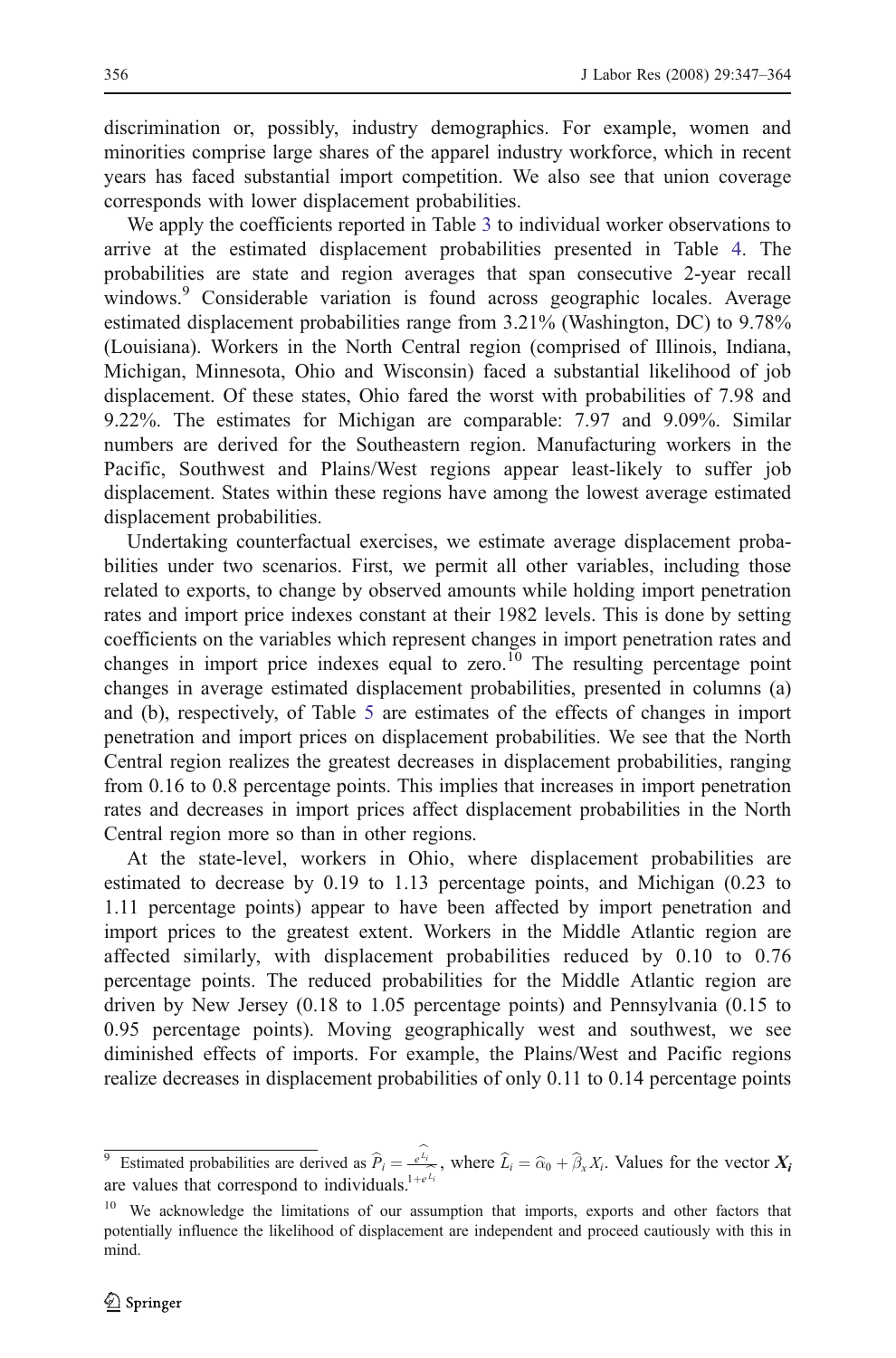| State/region    | (a)  | (b)  | State/region      | (a)  | (b)  |
|-----------------|------|------|-------------------|------|------|
| Northeast       | 7.68 | 7.58 | S. Central (cont) | 7.49 | 8.24 |
| Connecticut     | 7.31 | 7.78 | Kentucky          | 7.17 | 8.04 |
| Maine           | 6.52 | 7.61 | Louisiana         | 5.50 | 9.78 |
| Massachusetts   | 7.45 | 7.64 | Mississippi       | 8.53 | 8.02 |
| New Hampshire   | 7.21 | 7.41 | Missouri          | 7.79 | 7.57 |
| New York        | 8.28 | 7.66 | Oklahoma          | 6.40 | 8.05 |
| Rhode Island    | 7.61 | 7.40 | Tennessee         | 8.19 | 7.61 |
| Vermont         | 8.02 | 7.35 | West Virginia     | 8.00 | 9.05 |
| Middle Atlantic | 7.72 | 7.21 | Plains/West       | 7.03 | 7.49 |
| Delaware        | 5.95 | 9.52 | Idaho             | 5.75 | 7.66 |
| Maryland        | 7.26 | 7.51 | Iowa              | 7.68 | 7.45 |
| New Jersey      | 8.69 | 8.17 | Kansas            | 7.49 | 7.72 |
| Pennsylvania    | 8.73 | 7.97 | Montana           | 6.81 | 8.13 |
| Virginia        | 8.23 | 7.65 | Nebraska          | 7.89 | 7.45 |
| Washington, DC  | 3.77 | 3.21 | North Dakota      | 7.19 | 7.58 |
| Southeast       | 8.35 | 7.99 | South Dakota      | 7.13 | 7.26 |
| Florida         | 8.41 | 7.73 | Wyoming           | 5.40 | 6.41 |
| Georgia         | 8.18 | 7.78 | Southwest         | 7.20 | 7.69 |
| North Carolina  | 8.72 | 8.02 | Arizona           | 6.29 | 7.32 |
| South Carolina  | 8.32 | 8.34 | Colorado          | 6.99 | 7.36 |
| North Central   | 8.84 | 7.81 | New Mexico        | 7.61 | 8.02 |
| <b>Illinois</b> | 8.52 | 7.96 | Nevada            | 7.85 | 7.30 |
| Indiana         | 8.30 | 7.52 | Texas             | 7.16 | 8.31 |
| Michigan        | 9.09 | 7.97 | Utah              | 7.63 | 7.36 |
| Minnesota       | 8.90 | 7.26 | Pacific           | 7.20 | 7.56 |
| Ohio            | 9.22 | 7.98 | Alaska            | 7.17 | 8.05 |
| Wisconsin       | 8.31 | 7.65 | California        | 7.25 | 7.50 |
| South Central   | 7.49 | 8.24 | Hawaii            | 6.12 | 7.74 |
| Alabama         | 7.47 | 8.04 | Oregon            | 7.69 | 7.43 |
| Arkansas        | 8.12 | 7.72 | Washington        | 7.65 | 7.28 |

<span id="page-11-0"></span>Table 4 Average estimated displacement probabilities (presented as %)

Columns (a) and (b) present average displacement probabilities, estimated at the state and region levels, using individual worker observations and the log-odds coefficients reported in columns (a) and (b) of Table [3](#page-9-0).

and 0.12 to 0.14% points, respectively. Effectively, those locales with the highest displacement rates tend to see the greatest reductions.

The second counter-factual exercise permits observed changes in all variables, including import-related variables, except export penetration rates and export price indexes which are held constant at their 1982 levels. Similar to the first counterfactual exercise, this is completed by setting the coefficients on the variables representing changes in export penetration and export prices equal to zero. This permits estimation of the effects of export-related variables on average estimated displacement rates. The corresponding influences of changes in export penetration rates and in export price indexes are presented in columns (c) and (d), respectively. The Southeast and Plains/West regions are the most affected. Displacement probabilities increase by 0.09 to 0.31 percentage points in the Southeast region and by 0.09 to 0.23 percentage points in the Plains/West region. Interestingly, the North Central region realizes the smallest increase in displacement probabilities (0.11 to 0.13 percentage points). Comparing across states, a number realize increases of slightly more than one-half of one percentage point in displacement probabilities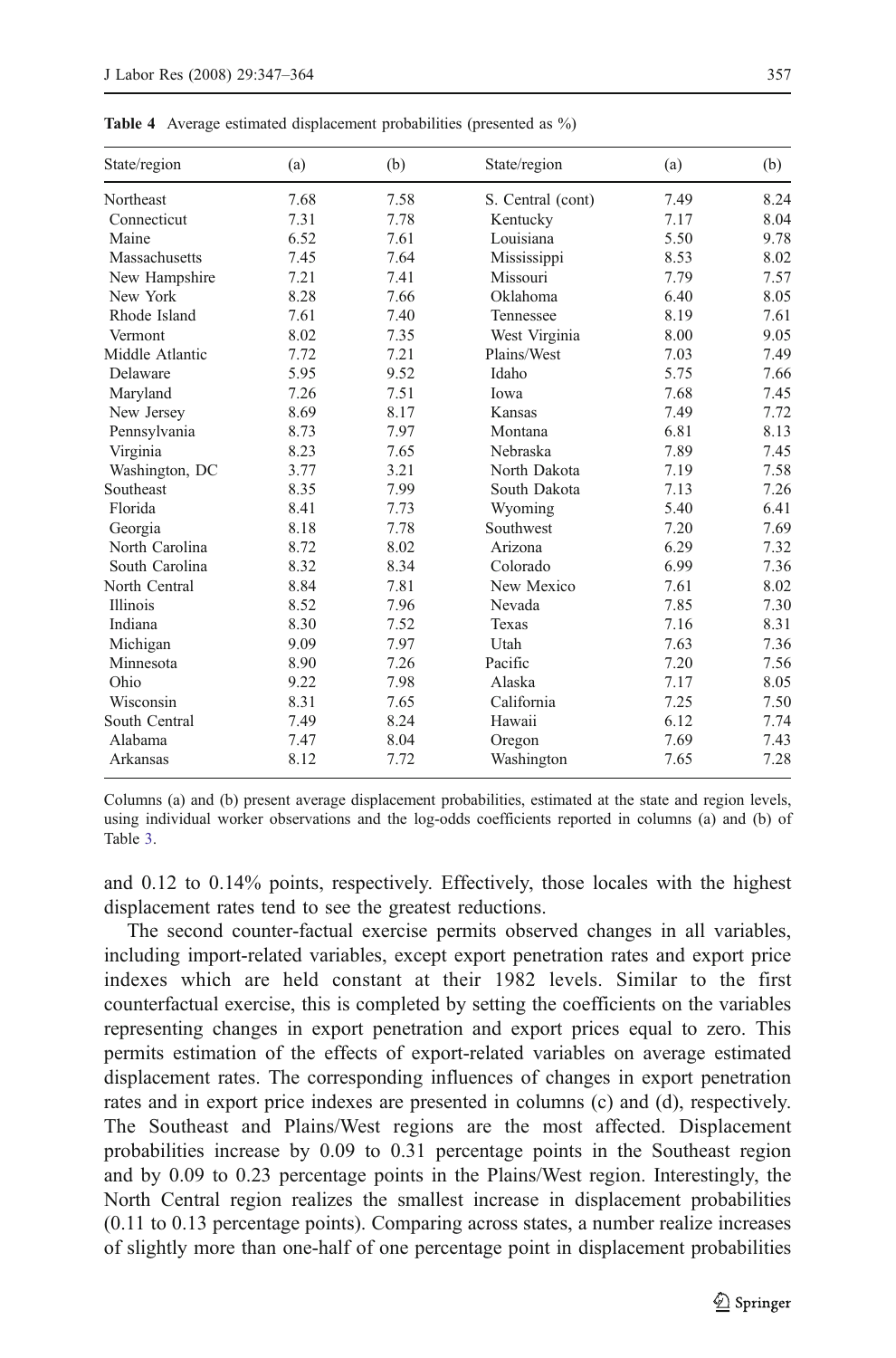| State/region    | (a)     | (b)     | (c)  | (d)  | State/region      | (a)     | (b)     | (c)  | (d)  |
|-----------------|---------|---------|------|------|-------------------|---------|---------|------|------|
| Northeast       | $-0.34$ | $-0.13$ | 0.18 | 0.09 | S. Central (cont) | $-0.56$ | $-0.14$ | 0.17 | 0.16 |
| Connecticut     | $-0.06$ | $-0.15$ | 0.07 | 0.11 | Kentucky          | $-0.29$ | $-0.14$ | 0.23 | 0.16 |
| Maine           | $-0.07$ | $-0.15$ | 0.12 | 0.08 | Louisiana         | $-0.13$ | $-0.12$ | 0.15 | 0.20 |
| Massachusetts   | $-0.52$ | $-0.08$ | 0.13 | 0.07 | Mississippi       | $-0.32$ | $-0.15$ | 0.29 | 0.10 |
| N. Hampshire    | $-0.62$ | $-0.09$ | 0.10 | 0.08 | Missouri          | $-0.26$ | $-0.16$ | 0.22 | 0.12 |
| New York        | $-0.37$ | $-0.15$ | 0.28 | 0.09 | Oklahoma          | $-0.06$ | $-0.10$ | 0.02 | 0.07 |
| Rhode Island    | $-0.59$ | $-0.07$ | 0.12 | 0.07 | Tennessee         | $-0.36$ | $-0.14$ | 0.29 | 0.13 |
| Vermont         | $-0.32$ | $-0.12$ | 0.29 | 0.08 | West Virginia     | $-1.04$ | $-0.09$ | 0.00 | 0.27 |
| Middle Atlantic | $-0.76$ | $-0.10$ | 0.17 | 0.14 | Plains/West       | $-0.14$ | $-0.11$ | 0.23 | 0.09 |
| Delaware        | $-0.18$ | $-0.08$ | 0.17 | 0.36 | Idaho             | $-0.02$ | $-0.05$ | 0.09 | 0.05 |
| Maryland        | $-0.64$ | $-0.12$ | 0.08 | 0.12 | Iowa              | $-0.24$ | $-0.10$ | 0.25 | 0.13 |
| New Jersey      | $-1.05$ | $-0.18$ | 0.06 | 0.16 | Kansas            | $-0.35$ | $-0.20$ | 0.28 | 0.08 |
| Pennsylvania    | $-0.95$ | $-0.15$ | 0.19 | 0.14 | Montana           | $-0.16$ | $-0.14$ | 0.26 | 0.05 |
| Virginia        | $-0.32$ | $-0.11$ | 0.25 | 0.10 | Nebraska          | $-0.23$ | $-0.11$ | 0.31 | 0.09 |
| Washington, DC  | $-0.12$ | $-0.14$ | 0.27 | 0.08 | North Dakota      | $-0.13$ | $-0.08$ | 0.27 | 0.06 |
| Southeast       | $-0.35$ | $-0.15$ | 0.31 | 0.09 | South Dakota      | $-0.07$ | $-0.05$ | 0.03 | 0.08 |
| Florida         | $-0.35$ | $-0.14$ | 0.33 | 0.09 | Wyoming           | $-0.08$ | $-0.18$ | 0.20 | 0.12 |
| Georgia         | $-0.23$ | $-0.12$ | 0.27 | 0.08 | Southwest         | $-0.18$ | $-0.09$ | 0.15 | 0.08 |
| North Carolina  | $-0.40$ | $-0.15$ | 0.33 | 0.09 | Arizona           | $-0.02$ | $-0.04$ | 0.02 | 0.04 |
| South Carolina  | $-0.36$ | $-0.19$ | 0.27 | 0.08 | Colorado          | $-0.07$ | $-0.03$ | 0.03 | 0.04 |
| North Central   | $-0.80$ | $-0.16$ | 0.11 | 0.13 | New Mexico        | $-0.32$ | $-0.12$ | 0.18 | 0.12 |
| Illinois        | $-0.64$ | $-0.16$ | 0.13 | 0.14 | Nevada            | $-0.23$ | $-0.15$ | 0.28 | 0.07 |
| Indiana         | $-0.63$ | $-0.18$ | 0.10 | 0.14 | Texas             | $-0.26$ | $-0.09$ | 0.24 | 0.12 |
| Michigan        | $-1.11$ | $-0.23$ | 0.09 | 0.17 | Utah              | $-0.29$ | $-0.06$ | 0.28 | 0.08 |
| Minnesota       | $-0.66$ | $-0.07$ | 0.06 | 0.07 | Pacific           | $-0.14$ | $-0.12$ | 0.15 | 0.05 |
| Ohio            | $-1.13$ | $-0.19$ | 0.13 | 0.17 | Alaska            | $-0.25$ | $-0.08$ | 0.23 | 0.04 |
| Wisconsin       | $-0.61$ | $-0.14$ | 0.10 | 0.11 | California        | $-0.06$ | $-0.09$ | 0.01 | 0.06 |
| South Central   | $-0.56$ | $-0.14$ | 0.17 | 0.16 | Hawaii            | $-0.02$ | $-0.20$ | 0.07 | 0.05 |
| Alabama         | $-0.24$ | $-0.09$ | 0.22 | 0.09 | Oregon            | $-0.27$ | $-0.09$ | 0.27 | 0.06 |
| Arkansas        | $-0.21$ | $-0.12$ | 0.28 | 0.12 | Washington        | $-0.27$ | $-0.12$ | 0.28 | 0.06 |

<span id="page-12-0"></span>Table 5 Counterfactual exercises

due to changes in value measures; however, the influences of changes in price indexes is, by comparison, considerably weak.

Summation of the respective effects of imports and exports presented in Table 5 yields measures of the net effects of trade on average estimated displacement probabilities. Table [6](#page-13-0) presents these estimates. We see the net effects of trade are quite minimal relative to either observed average displacement rates (presented in Table [2](#page-7-0)) or average estimated displacement rates (presented in Table [4](#page-11-0)). With respect to the value measures of trade, displacement probabilities for the North Central, Middle Atlantic and, to a lesser extent, the South Central regions are affected more than the probabilities of other regions. The influences of trade on displacement probabilities in the Northeast, Southeast and Southwest regions are positive although of lesser magnitude. In the cases of the Pacific and Plains/West regions, changes in import and export penetration rates are estimated to have a combined effect of decreasing average estimated displacement probabilities. Across all regions the combined effects of changes in import and export price indexes are relatively small in magnitude.

Across states, we find variation in the influences of trade on average estimated displacement probabilities. For example, displacement probabilities for Michigan,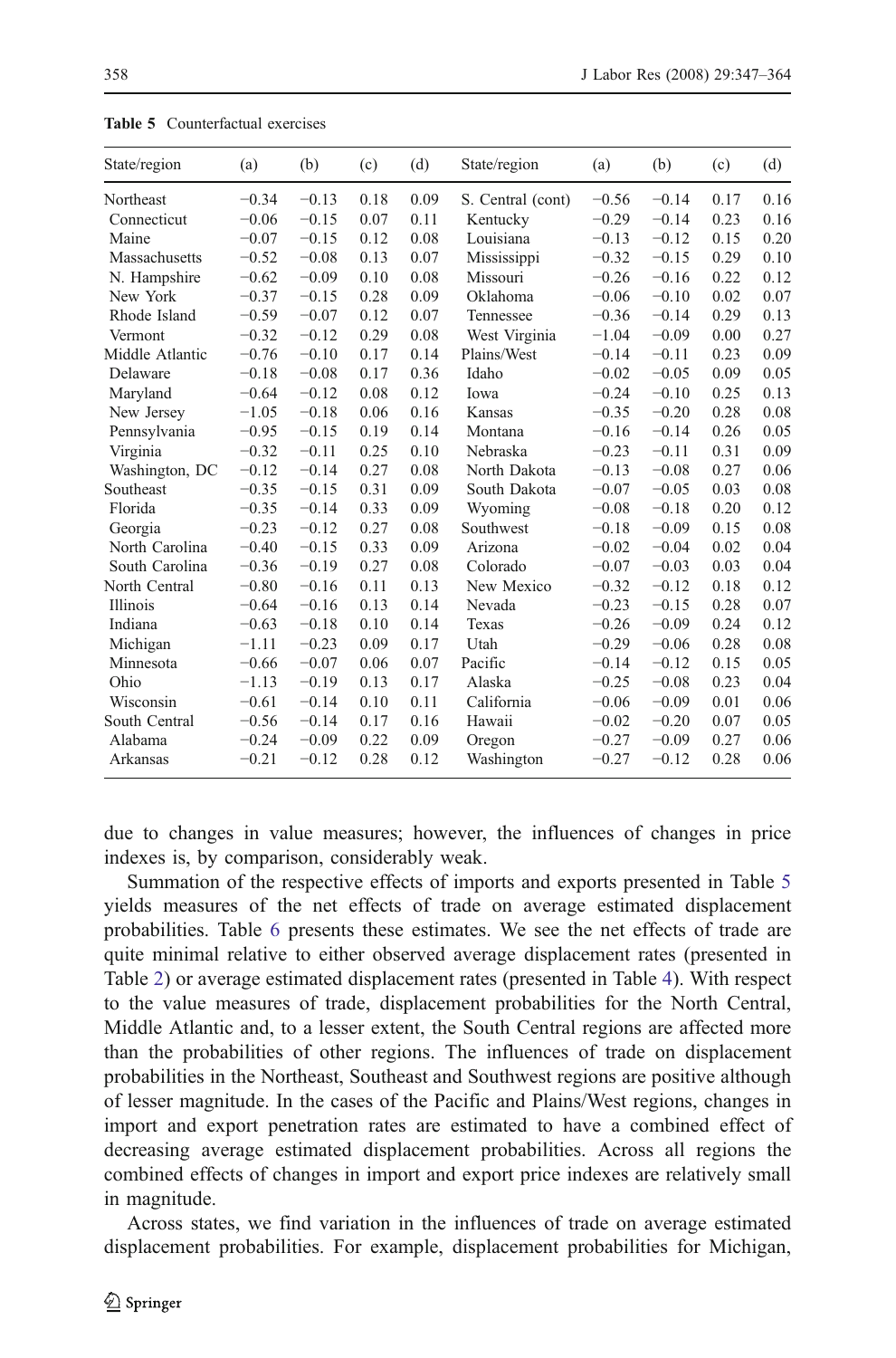| Trade measure: state/Region | Value   | Price   | State/region      | Value   | Price   |
|-----------------------------|---------|---------|-------------------|---------|---------|
|                             | (a)     | (b)     |                   | (a)     | (b)     |
| Northeast                   | 0.16    | 0.04    | S. Central (cont) | 0.39    | $-0.02$ |
| Connecticut                 | $-0.01$ | 0.04    | Kentucky          | 0.06    | $-0.02$ |
| Maine                       | $-0.05$ | 0.07    | Louisiana         | $-0.02$ | $-0.08$ |
| Massachusetts               | 0.39    | 0.01    | Mississippi       | 0.03    | 0.05    |
| New Hampshire               | 0.52    | 0.01    | Missouri          | 0.04    | 0.04    |
| New York                    | 0.09    | 0.06    | Oklahoma          | 0.04    | 0.03    |
| Rhode Island                | 0.47    | 0.00    | Tennessee         | 0.07    | 0.01    |
| Vermont                     | 0.03    | 0.04    | West Virginia     | 1.04    | $-0.18$ |
| Middle Atlantic             | 0.59    | $-0.04$ | Plains/West       | $-0.09$ | 0.02    |
| Delaware                    | 0.01    | $-0.28$ | Idaho             | $-0.07$ | 0.00    |
| Maryland                    | 0.56    | 0.00    | Iowa              | $-0.01$ | $-0.03$ |
| New Jersey                  | 0.99    | 0.02    | Kansas            | 0.07    | 0.12    |
| Pennsylvania                | 0.76    | 0.01    | Montana           | $-0.10$ | 0.09    |
| Virginia                    | 0.07    | 0.01    | Nebraska          | $-0.08$ | 0.02    |
| Washington, DC              | $-0.15$ | 0.06    | North Dakota      | $-0.14$ | 0.02    |
| Southeast                   | 0.04    | 0.06    | South Dakota      | 0.04    | $-0.03$ |
| Florida                     | 0.02    | 0.05    | Wyoming           | $-0.12$ | 0.06    |
| Georgia                     | $-0.04$ | 0.04    | Southwest         | 0.03    | 0.01    |
| North Carolina              | 0.07    | 0.06    | Arizona           | 0.00    | 0.00    |
| South Carolina              | 0.09    | 0.11    | Colorado          | 0.04    | $-0.01$ |
| North Central               | 0.69    | 0.03    | New Mexico        | 0.14    | 0.00    |
| Illinois                    | 0.51    | 0.02    | Nevada            | $-0.05$ | 0.08    |
| Indiana                     | 0.53    | 0.04    | Texas             | 0.02    | $-0.03$ |
| Michigan                    | 1.02    | 0.06    | Utah              | 0.01    | $-0.02$ |
| Minnesota                   | 0.60    | 0.00    | Pacific           | $-0.01$ | 0.07    |
| Ohio                        | 1.00    | 0.02    | Alaska            | 0.02    | 0.04    |
| Wisconsin                   | 0.51    | 0.03    | California        | 0.05    | 0.03    |
| South Central               | 0.39    | $-0.02$ | Hawaii            | $-0.05$ | 0.15    |
| Alabama                     | 0.02    | 0.00    | Oregon            | 0.00    | 0.03    |
| Arkansas                    | $-0.07$ | 0.00    | Washington        | $-0.01$ | 0.06    |

<span id="page-13-0"></span>Table 6 Net change in average estimated displacement probabilities due to imports and exports (presented as  $\%$ )

Values presented in column (a) and (b) are summations of values presented in columns (a) and (c) and in columns (b) and (d), respectively, of Table [5](#page-12-0) for each corresponding state or region multiplied by −1.

Ohio and New Jersey are affected quite a bit more due to trade than, say, probabilities for California, Colorado and Oklahoma. The change in Michigan's average estimated displacement probability ranges from an increase of 0.06 to 1.02 percentage points. Similarly, displacement probabilities for workers in Ohio and New Jersey rise from 0.02 to 1.00 percentage points and from 0.02 to 0.99 percentage points, respectively. Utah, on the other hand, sees trade-induced changes in displacement probabilities ranging from a decrease of 0.02 to an increase of 0.01 percentage points. Colorado realizes probability changes ranging between −0.01 and 0.04 percentage points. Likewise, Kentucky workers see estimated changes as low as −0.02 percentage points and as high as only 0.06 percentage points. As at the regional level, much more variation is seen when comparing across value measures than across price measures.

While the estimated effects of trade on displacement are, at times, quite small in absolute magnitude, we can gain a more clear understanding of the influence of trade by considering the relative proportional effects of changes in value and price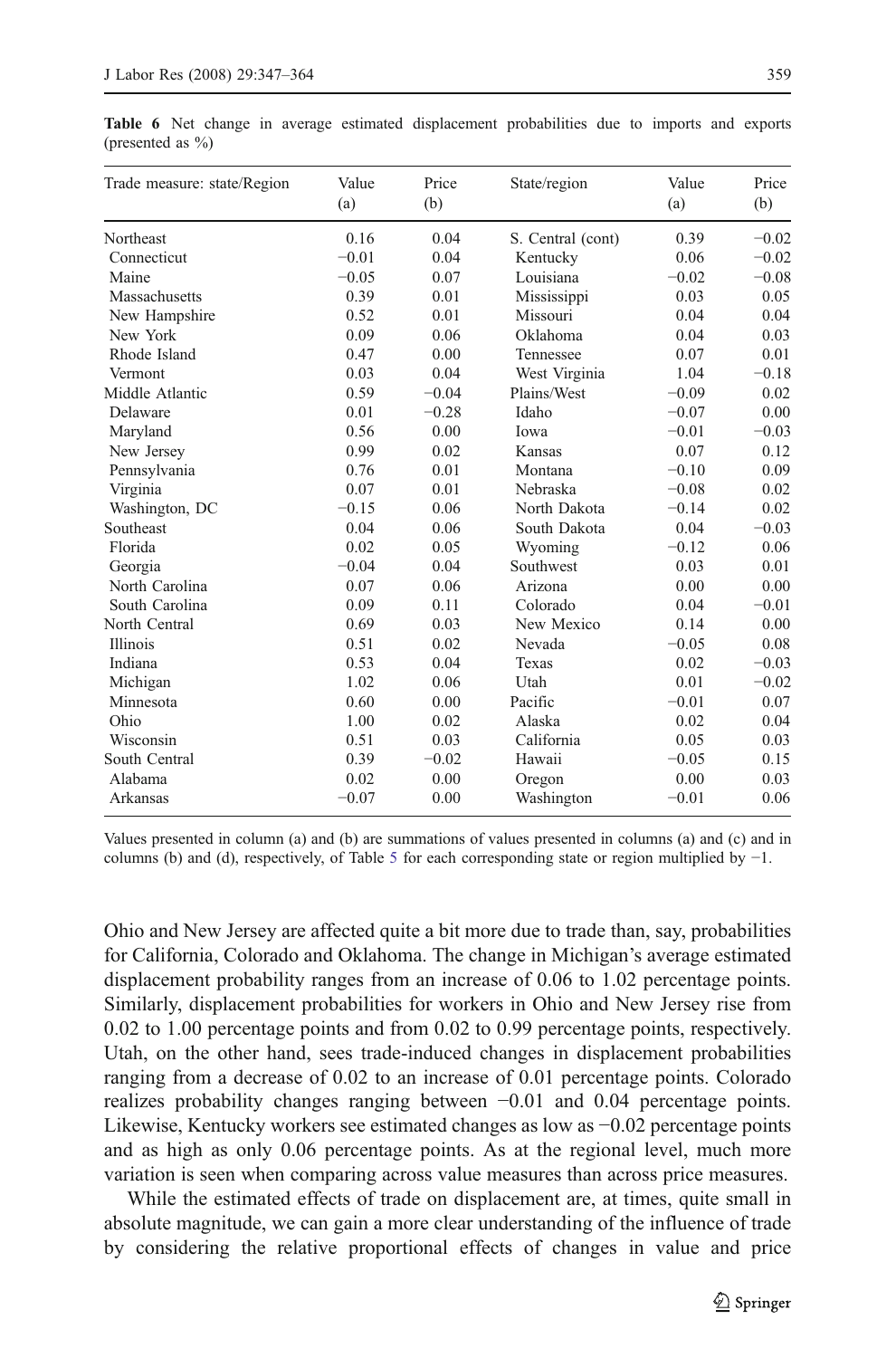<span id="page-14-0"></span>measures on average estimated displacement probabilities. These proportional effects, calculated as trade-induced changes in displacement probabilities (from Table [6](#page-13-0)) divided by corresponding estimated displacement probabilities (from Table [4](#page-11-0)), are presented in Table 7. Figure [1](#page-15-0)a and b illustrate the effects. Based on observed changes in penetration rates, a majority of states (34 of 51) and regions (6 of 8) are estimated to have experienced increased displacement probabilities with probabilities for 13 states and 3 regions estimated to increase by more than 5%. The North Central, Middle Atlantic and South Central regions appear most affected. Figure [1](#page-15-0)a reveals a geographic concentration of negative trade effects in the North Central and Middle Atlantic regions and in several neighboring states. Probabilities for Michigan, New Jersey, Ohio and West Virginia are estimated to rise by more than 10% due to observed changes in penetration rates. However, 15 states (those not shaded in Fig. [1a](#page-15-0)) and 2 regions (Plains/West and Pacific) are estimated to have realized decreased displacement probabilities due to changes in penetration rates.

| State/region    | (a)     | (b)     | State/region      | (a)     | (b)     |
|-----------------|---------|---------|-------------------|---------|---------|
| Northeast       | 2.08    | 0.53    | S. Central (cont) | 5.21    | $-0.24$ |
| Connecticut     | $-0.14$ | 0.51    | Kentucky          | 0.84    | $-0.25$ |
| Maine           | $-0.77$ | 0.92    | Louisiana         | $-0.36$ | $-0.82$ |
| Massachusetts   | 5.23    | 0.13    | Mississippi       | 0.35    | 0.62    |
| New Hampshire   | 7.21    | 0.13    | Missouri          | 0.51    | 0.53    |
| New York        | 1.09    | 0.78    | Oklahoma          | 0.63    | 0.37    |
| Rhode Island    | 6.18    | 0.00    | Tennessee         | 0.85    | 0.13    |
| Vermont         | 0.37    | 0.54    | West Virginia     | 13.00   | $-1.99$ |
| Middle Atlantic | 7.64    | $-0.55$ | Plains/West       | $-1.28$ | 0.27    |
| Delaware        | 0.17    | $-2.94$ | Idaho             | $-1.22$ | 0.00    |
| Maryland        | 7.71    | 0.00    | Iowa              | $-0.13$ | $-0.40$ |
| New Jersey      | 11.39   | 0.24    | Kansas            | 0.93    | 1.55    |
| Pennsylvania    | 8.71    | 0.13    | Montana           | $-1.47$ | 1.11    |
| Virginia        | 0.85    | 0.13    | Nebraska          | $-1.01$ | 0.27    |
| Washington, DC  | $-3.98$ | 1.87    | North Dakota      | $-1.95$ | 0.26    |
| Southeast       | 0.48    | 0.75    | South Dakota      | 0.56    | $-0.41$ |
| Florida         | 0.24    | 0.65    | Wyoming           | $-2.22$ | 0.94    |
| Georgia         | $-0.49$ | 0.51    | Southwest         | 0.42    | 0.13    |
| North Carolina  | 0.80    | 0.75    | Arizona           | 0.00    | 0.00    |
| South Carolina  | 1.08    | 1.32    | Colorado          | 0.57    | $-0.14$ |
| North Central   | 7.81    | 0.38    | New Mexico        | 1.84    | 0.00    |
| <b>Illinois</b> | 5.99    | 0.25    | Nevada            | $-0.64$ | 1.10    |
| Indiana         | 6.39    | 0.53    | Texas             | 0.28    | $-0.36$ |
| Michigan        | 11.22   | 0.75    | Utah              | 0.13    | $-0.27$ |
| Minnesota       | 6.74    | 0.00    | Pacific           | $-0.14$ | 0.93    |
| Ohio            | 10.85   | 0.25    | Alaska            | 0.28    | 0.50    |
| Wisconsin       | 6.14    | 0.39    | California        | 0.69    | 0.40    |
| South Central   | 5.21    | $-0.24$ | Hawaii            | $-0.82$ | 1.94    |
| Alabama         | 0.27    | 0.00    | Oregon            | 0.00    | 0.40    |
| Arkansas        | $-0.86$ | 0.00    | Washington        | $-0.13$ | 0.82    |

Table 7 Estimated effect of trade on average estimated displacement probabilities (presented as %)

Values are derived by dividing the estimated changes in displacement probabilities that are attributable to imports and exports (presented in Table [6](#page-13-0)) by the corresponding state/region estimated displacement probabilities (presented in Table [4\)](#page-11-0).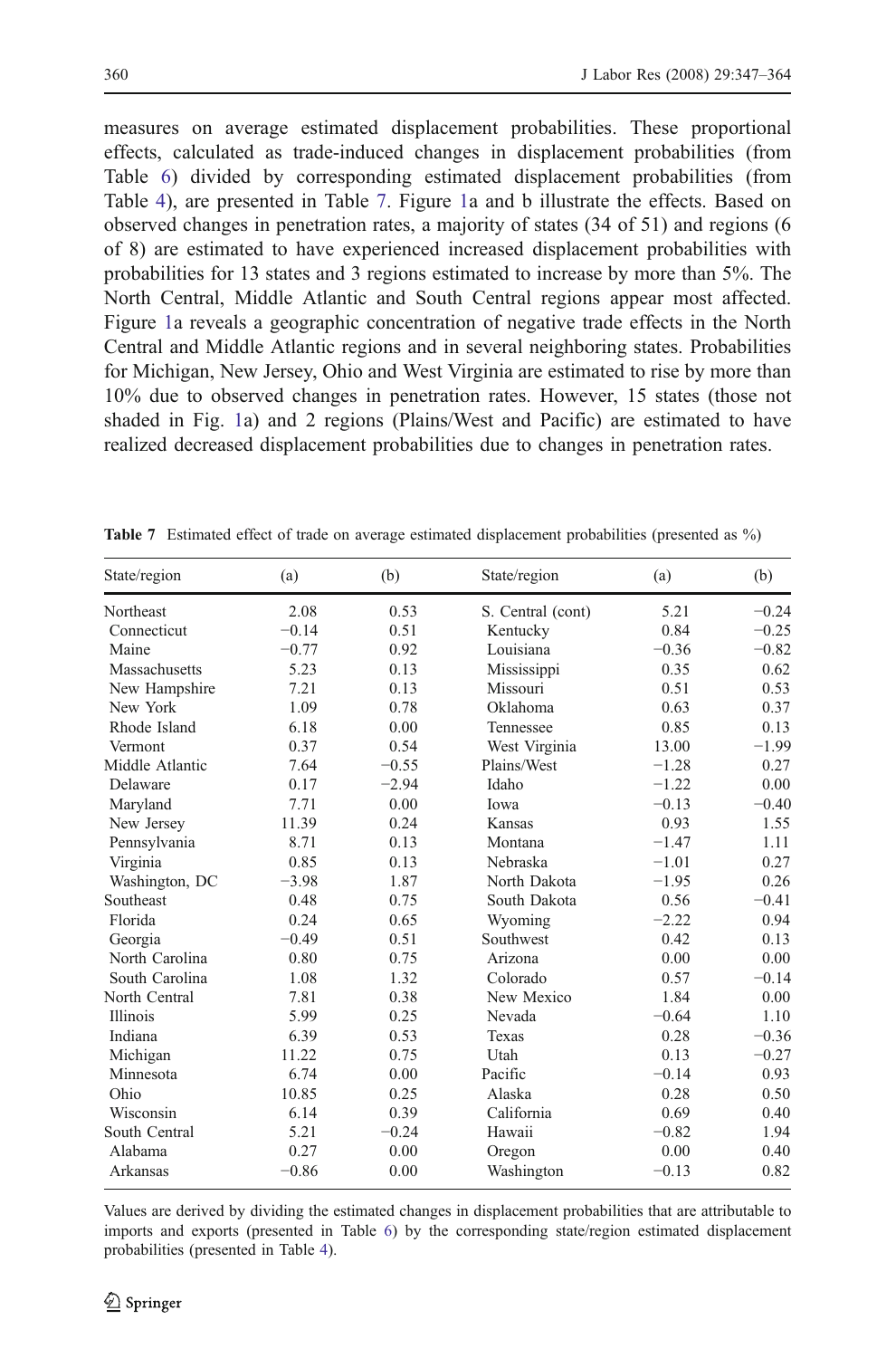<span id="page-15-0"></span>

Fig. 1 States shaded black are those where the estimated net effect of trade is an increase in the average displacement probability of 5% or more. Dark gray shading indicates the net effect of trade is an increase of up to 5% on average displacement probability. Light gray shading identifies states where trade is estimated to not affect displacement probability. States for which the net effect of trade is a decrease in average displacement probability are not shaded. Classification is based upon values reported in Table [7](#page-14-0). a Net estimated change in displacement probabilities—value measure. b Net estimated change in displacement probabilities—price measure

In response to observed changes in import and export price indexes, only 9 states are estimated to have experienced lowered displacement probabilities. To the contrary, 34 states experience increased displacement probabilities; however, none are estimated to have increased by even as much as 5%. Six of the eight regions are estimated to face higher displacement probabilities, with the Middle Atlantic and South Central regions realizing decreased probabilities. It is important to note that, while the signs of estimated changes in displacement probabilities are telling pieces of information, it should be stressed that the magnitudes of estimated changes in displacement probabilities are often quite minimal; especially when considered in relation to estimated changes produced using value measures.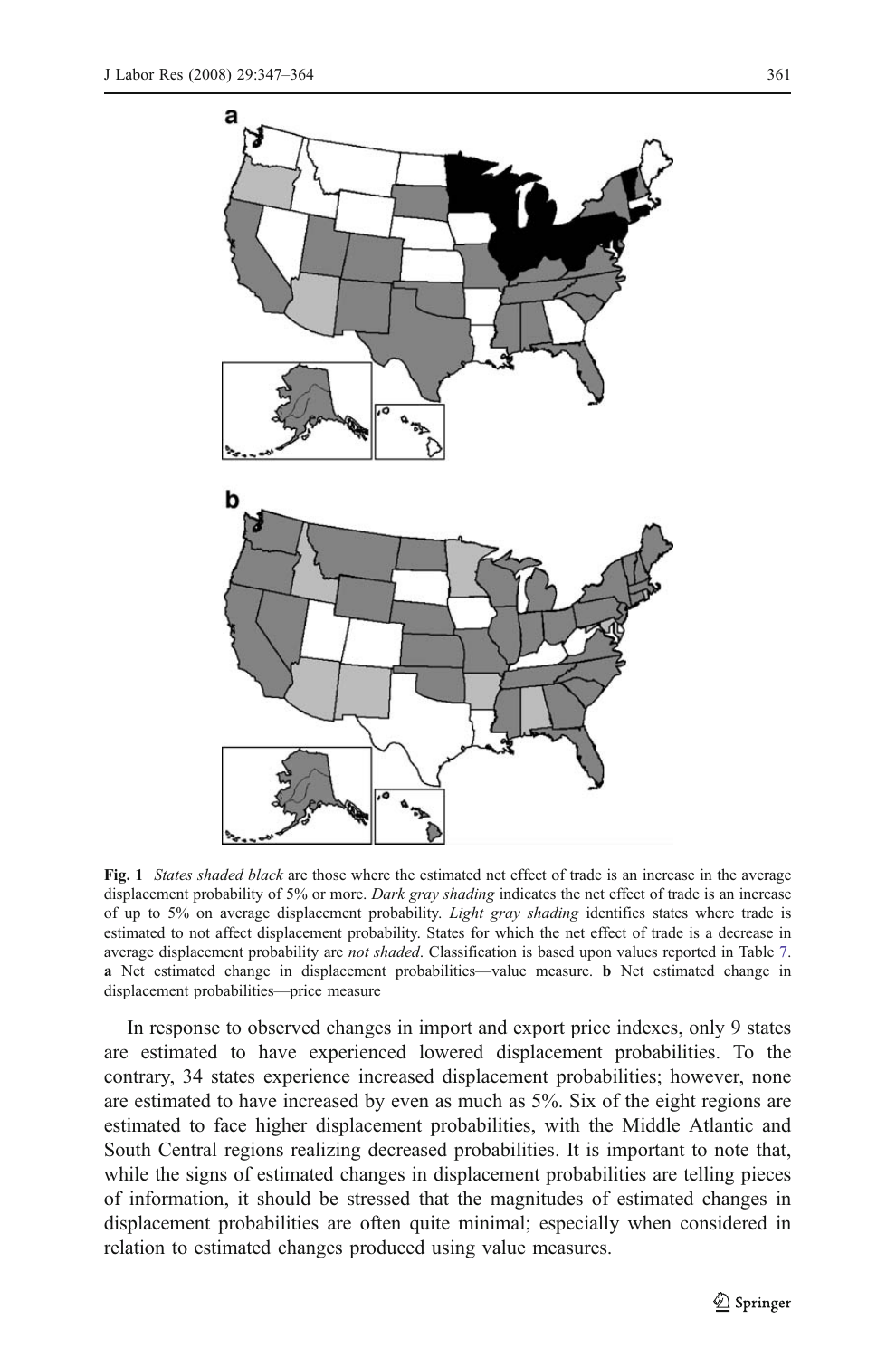#### <span id="page-16-0"></span>Conclusion

Examining the trade–displacement relationship, imports are found to be positively associated with higher displacement probabilities while exports correspond to lower displacement probabilities. However, numerous other industry-level factors collectively influence displacement to a greater degree than do changes in trade-related variables. For example, growing domestic demand and business cycle upturns lower displacement probabilities, while technological advances and capital-deepening tend to increase the likelihood of displacement. Similarly, worker characteristics tend to affect the likelihood of displacement: Union membership, educational attainment and greater experience lower probabilities; Female workers and minority workers, all else equal, face higher displacement probabilities. This study contributes to a more complete understanding of the trade–displacement relationship and may enhance the public debate relating to the labor market effects attributable to trade.

We report clear variation, across geographic locales, in the effects of trade on average estimated displacement probabilities. While many states and regions have experienced ambiguous effects of changes in import and export penetration rates, displacement probabilities of workers in the North Central region appear most affected due to trade. Displacement probabilities in Michigan, Ohio and New Jersey are affected quite a bit more due to trade than are probabilities in numerous other states. To the contrary, the Pacific and Plains/West regions appear to have experienced a net trade-related effect of decreased displacement probabilities. Overall, 22 states appear unambiguously worse-off in terms of changes in displacement probabilities, due to changes in penetration rates and changes in price indexes, while only Louisiana and Iowa appear unambiguously better-off. Considering the effects of changes in price indexes, we see probabilities in most states and regions affected detrimentally; however, the magnitudes of such effects are, generally, quite low.

Acknowledgements Funding for this project was provided through a grant from the W.E. Upjohn Institute for Employment Research and through the Franklin & Marshall College Hackman Scholars Program. Nathan Magnan provided excellent research assistance.

#### Appendix

Appendix: Industry Listing (CIC codes and industry name. Asterisks denote industries for which price index data were available).

100\* Meat products; 101 Dairy products; 102\* Canned, frozen and preserved fruits and vegetables; 110\* Grain mill products; 111 Bakery products; 112 Sugar and confectionary products; 120\* Beverage industries; 121 Miscellaneous food preparations and kindred products; 130\* Tobacco manufactures; 132\* Knitting mills; 140 Dyeing and finishing textiles, except wool and knit goods; 141 Carpets and rugs; 142 Yarn, thread and fabric mills; 150\* Miscellaneous textile mill products; 151\* Apparel and accessories, except knit goods; 152\* Miscellaneous fabricated textile products; 160\* Pulp, paper, and paperboard mills; 161 Miscellaneous paper and pulp products; 162\* Paperboard containers and boxes; 171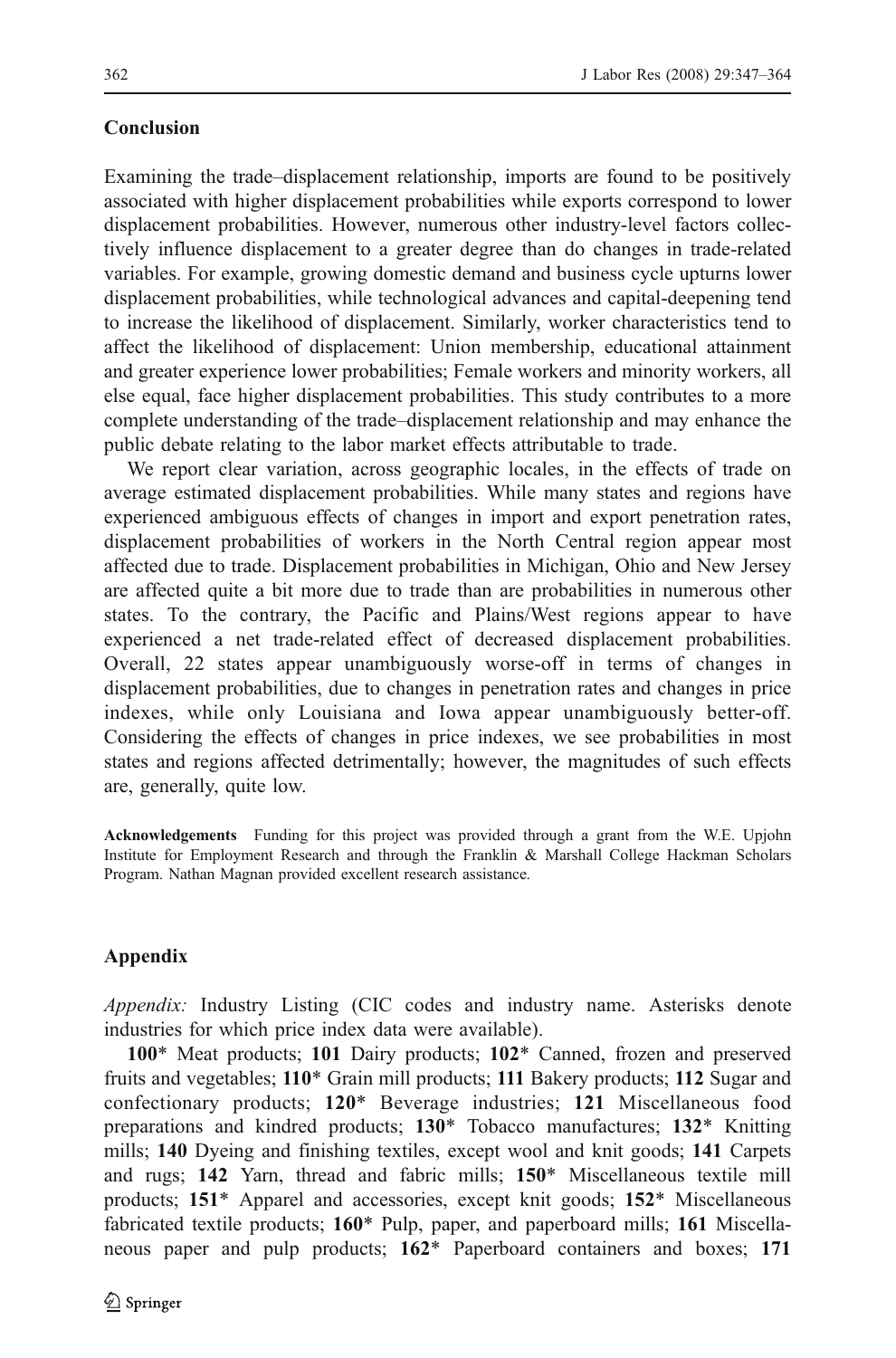<span id="page-17-0"></span>Newspaper publishing and printing; 172\* Printing, publishing, and allied equipment industries, except newspapers; 180\* Plastics, synthetics, and resins; 181\* Drugs; 182\* Soaps and cosmetics; 190 Paints, varnishes, and related products; 191\* Agricultural chemicals; 192\* Industrial and miscellaneous chemicals; 200\* Petroleum refining; 201\* Miscellaneous petroleum and coal products; 210 Tires and inner tubes; 211 Other rubber products, and plastic footwear and belting; 212\* Miscellaneous plastics products; 220 Leather tanning and finishing; 221 Footwear, except rubber and plastic; 222 Leather products, except footwear; 230 Logging; 231 Sawmills, planning mills, and millwork; 232 Wood buildings and mobile homes; 241 Miscellaneous wood products; 242\* Furniture and fixtures; 250 Glass and glass products; 251 Cement, concrete, gypsum, and plaster products; 252 Structural clay products; 261 Pottery and related products; 262 Miscellaneous nonmetallic mineral and stone products; 270\* Blast furnaces, steelworks, rolling and finishing mills; 271\* Iron and steel foundries; 272\* Primary aluminum industries; 280\* Other primary metal industries; 281\* Cutlery, hand tools, and other hardware; 282 Fabricated structural metal products; 290\* Screw machine products; 291 Metal forgings and stampings; 292 Ordnance; 300\* Miscellaneous fabricated metal products;  $310^*$  Engines and turbines;  $311^*$  Farm machinery and equipment;  $312^*$ Construction and material handling machines; 320\* Metalworking machinery; 321\* Office and accounting machines; 322\* Computers and related equipment; 331\* Machinery, except electrical, not elsewhere classified; 340\* Household appliances; 341\* Radio, television, and communication equipment; 342\* Electrical machinery, equipment and supplies, not elsewhere classified; 351\* Motor vehicles and motor vehicle equipment; 352 Aircraft and parts; 360 Ship and boat building and repairing; 361 Railroad locomotives and equipment; 362 Guided missiles, space vehicles, and parts; 370\* Cycles and miscellaneous transportation equipment; 371\* Scientific and controlling instruments; 372\* Medical, dental, and optical instruments and supplies; 380\* Photographic equipment and supplies; 381\* Watches, clocks, and clockwork operated devices; 390\* Toys, amusement, and sporting goods; 391 Miscellaneous manufacturing industries.

#### References

- Addison JT, Fox DA, Ruhm CJ (1995) Trade and displacement in manufacturing. Mon Labor Rev 118:58–67, April
- Addison JT, Fox DA, Ruhm CJ (2000) Technology, trade sensitivity, and labor displacement. South Econ J 66:682–699, January
- Bartelsman EJ, Gray W (1996) The NBER manufacturing productivity database. Technical Working Paper No. 205. National Bureau of Economic Research, Cambridge, MA
- Bayard KN, Klimek SD (2003) Creating a historical bridge for manufacturing between the standard industrial classification system and the North American industry classification system. Working paper
- Belman D, Lee TM (1996) International trade and the performance of U.S. labor markets. In: Blecker RA (ed) U.S. trade policy and global growth: new directions in the international economy. M.E. Sharpe, Armonk, NY, pp 61–107
- Berman E, Bound J, Griliches Z (1994) Changes in the demand for skilled labor within U.S. manufacturing industries: evidence from the annual survey of manufacturing. Q J Econ 109:367– 397, May
- Berman E, Bound J, Machin S (1998) Implications of skill-biased technological change: international evidence. Q J Econ 113:1245–1279, November